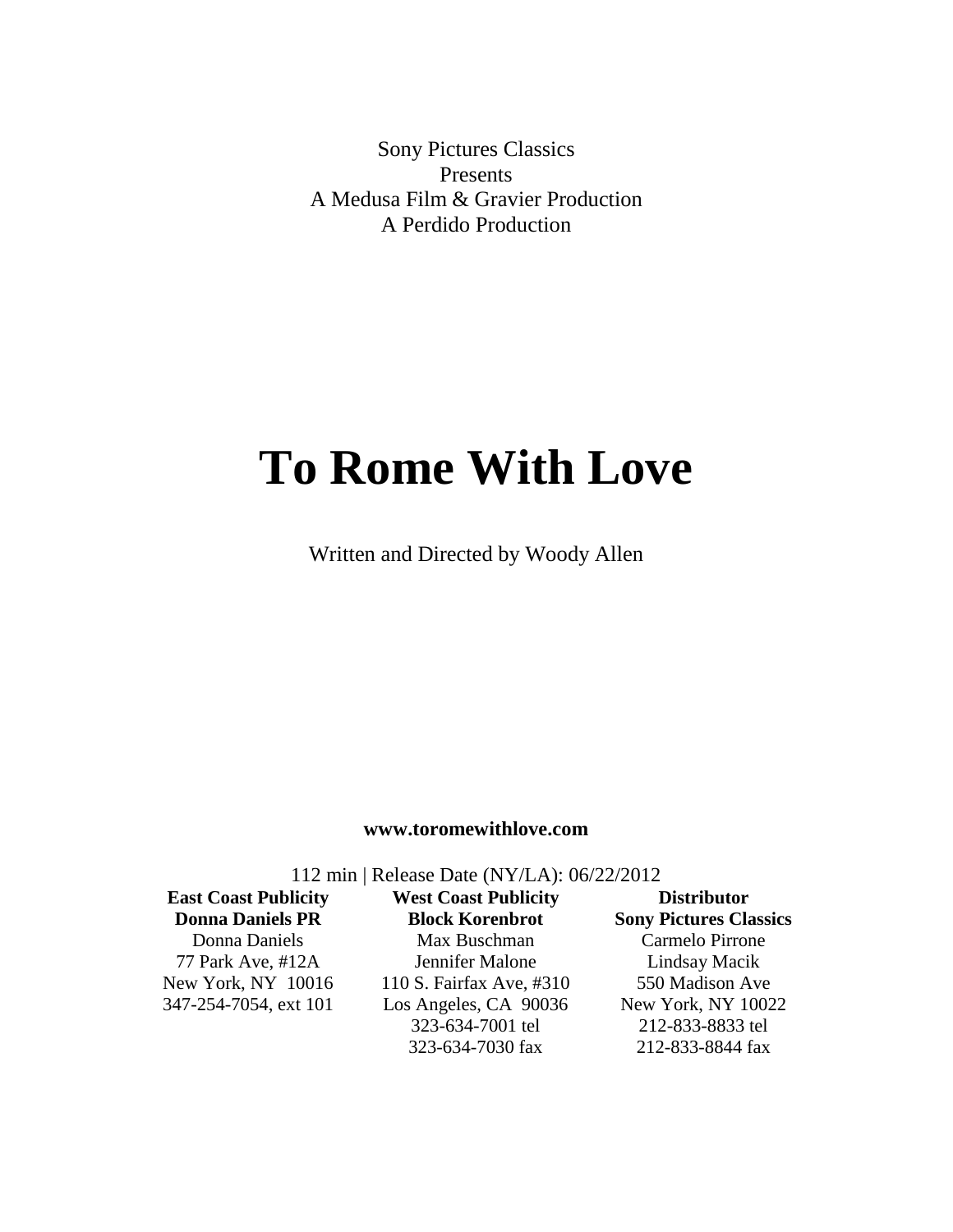# **TO ROME WITH LOVE**

#### **Starring**

(in alphabetical order)

| Jerry       | <b>WOODY ALLEN</b>     |
|-------------|------------------------|
| John        | <b>ALEC BALDWIN</b>    |
| Leopoldo    | <b>ROBERTO BENIGNI</b> |
| Anna        | PENÉLOPE CRUZ          |
| Phyllis     | <b>JUDY DAVIS</b>      |
| <b>Jack</b> | <b>JESSE EISENBERG</b> |
| Sally       | <b>GRETA GERWIG</b>    |
| Monica      | <b>ELLEN PAGE</b>      |
|             |                        |

#### **Co-starring**

(in alphabetical order)

| ALESSANDRA MASTRONARDI |
|------------------------|
|                        |
|                        |
|                        |
|                        |
|                        |
|                        |

#### **Filmmakers**

| Writer/Director            | WOODY ALLEN                    |
|----------------------------|--------------------------------|
| Producers                  | <b>LETTY ARONSON</b>           |
|                            | STEPHEN TENENBAUM              |
|                            | <b>GIAMPAOLO LETTA</b>         |
|                            | <b>FARUK ALATAN</b>            |
| Co-Producers               | <b>HELEN ROBIN</b>             |
|                            | <b>DAVID NICHOLS</b>           |
| Co-Executive Producer      | <b>JACK ROLLINS</b>            |
| Director of Photography    | <b>DARIUS KHONDJI ASC, AFC</b> |
| <b>Production Designer</b> | <b>ANNE SEIBEL ADC</b>         |
| Editor                     | <b>ALISA LEPSELTER</b>         |
| Costume Design             | <b>SONIA GRANDE</b>            |
| Casting                    | <b>JULIET TAYLOR</b>           |
|                            | PATRICIA DICERTO               |
|                            | <b>BEATRICE KRUGER</b>         |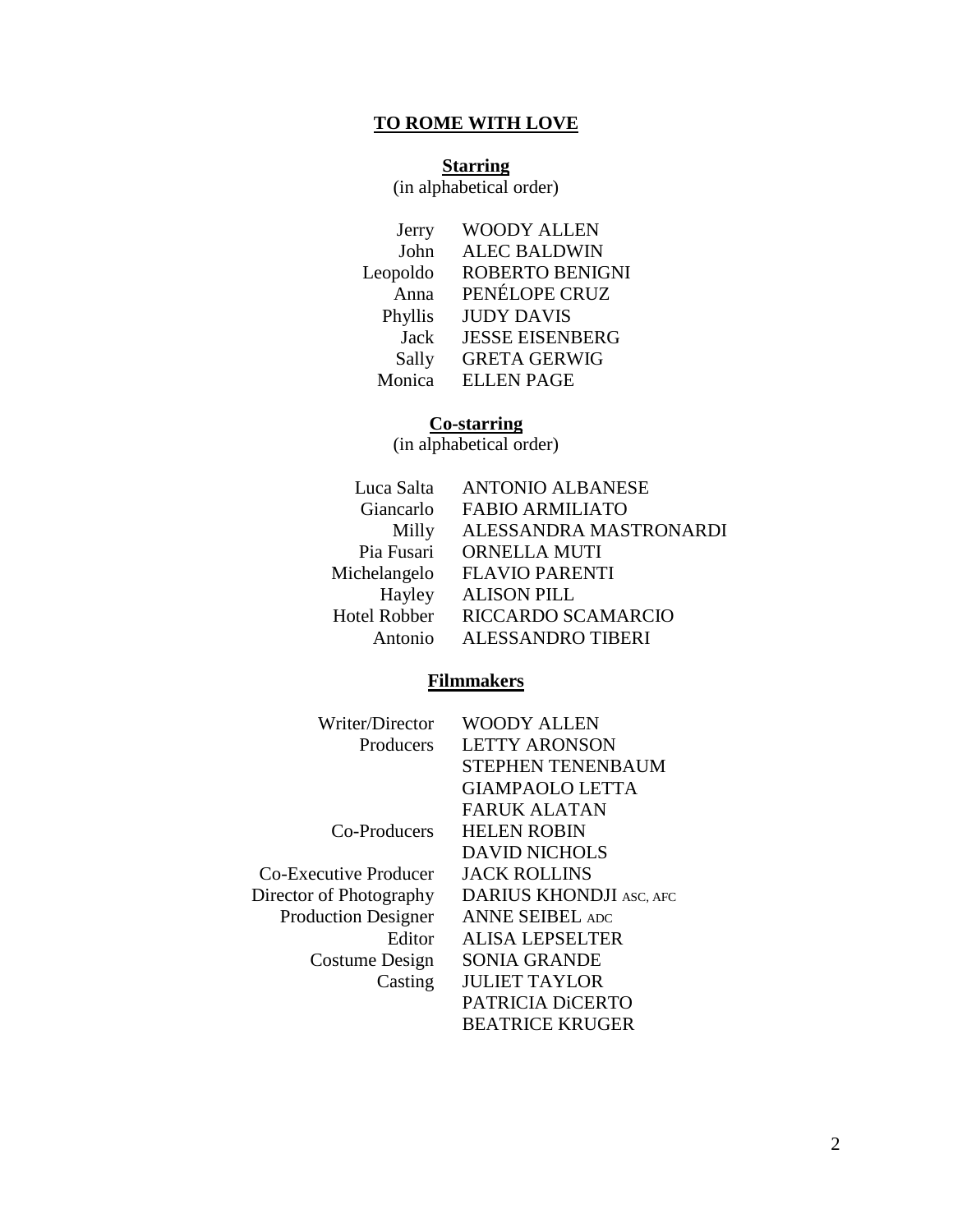## **TO ROME WITH LOVE Synopsis**

TO ROME WITH LOVE is a kaleidoscopic comedy movie set in one of the world's most enchanting cities. The film brings us into contact with a well-known American architect reliving his youth; an average middle-class Roman who suddenly finds himself Rome's biggest celebrity; a young provincial couple drawn into separate romantic encounters*;* and an American opera director endeavoring to put a singing mortician on stage.

Well-known architect John (Alec Baldwin) is vacationing in Rome, where he once lived in his youth. Walking in his former neighborhood he encounters Jack (Jesse Eisenberg), a young man not unlike himself. As he watches Jack fall head-over-heels for Monica (Ellen Page), his girlfriend Sally's (Greta Gerwig) dazzling and flirtatious friend, John relives one of the most romantically painful episodes of his own life.

At the same moment, retired opera director Jerry (Woody Allen) flies to Rome with his wife Phyllis (Judy Davis), to meet their daughter Hayley's (Alison Pill) Italian fiancée, Michelangelo (Flavio Parenti). Jerry is amazed to hear Michelangelo's undertaker father, Giancarlo (renowned tenor Fabio Armiliato) singing arias worthy of La Scala while lathering up in the shower. Convinced that talent that prodigious cannot be kept hidden, Jerry clutches at the opportunity to promote Giancarlo and rejuvenate his own career.

Leopoldo Pisanello (Roberto Benigni) on the other hand is an exceptionally boring guy, who wakes up one morning and finds himself one of the most famous men in Italy with many unanswered questions. Soon the paparazzi trail his every move and question his every motivation. As Leopoldo grows accustomed to the varied seductions of the limelight, he gradually realizes the cost of fame.

Meanwhile, Antonio (Alessandro Tiberi) has arrived from the provinces in Rome hoping to impress his straight-laced relatives with his lovely new wife Milly (Alessandra Mastronardi) so that he can get an upscale big city job. Through comic misunderstanding and chance, the couple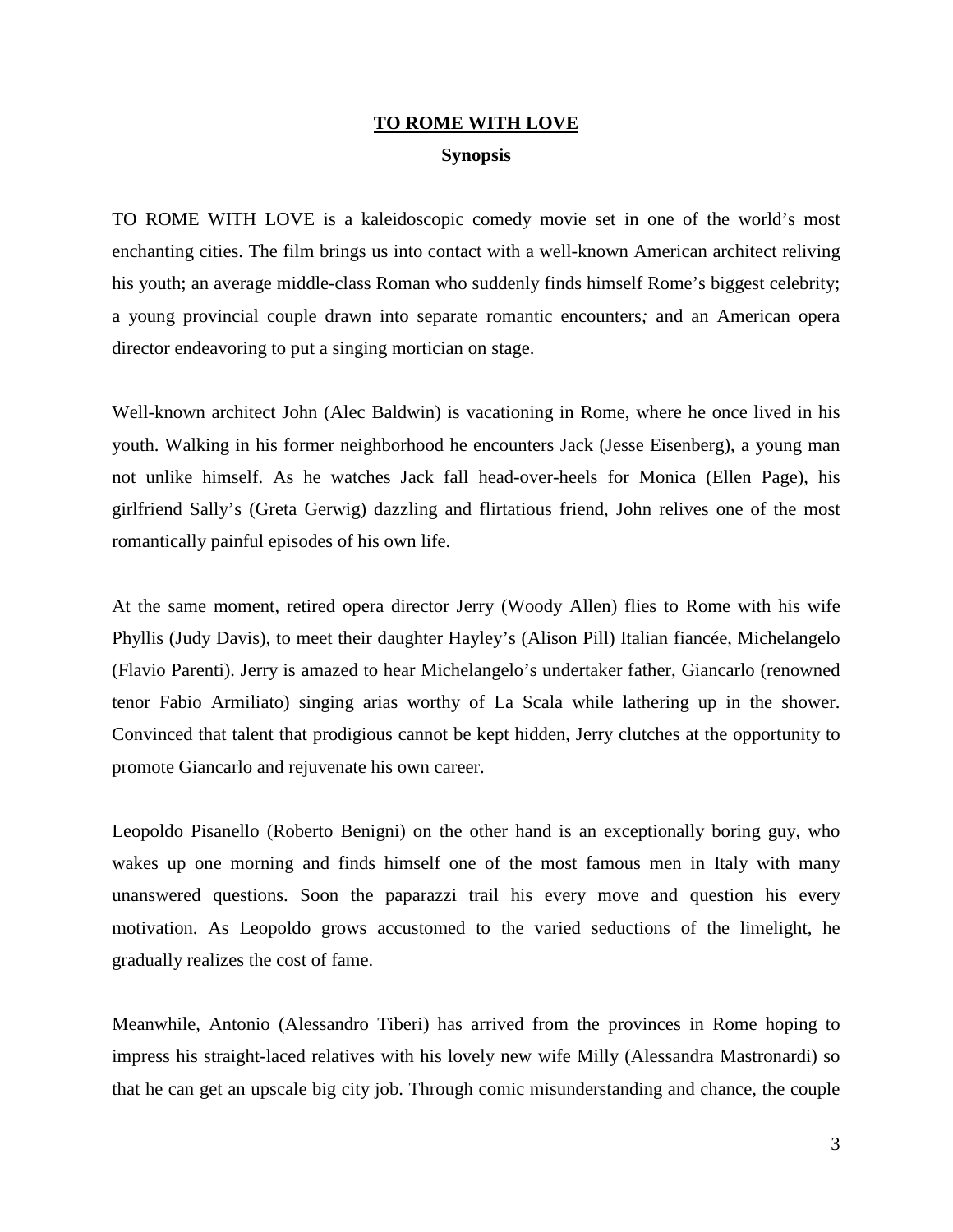is separated for the day. Antonio ends up passing off a stranger (Penélope Cruz) as his wife, while Milly is romanced by legendary movie star Luca Salta (Antonio Albanese).

While Rome is a city abundant with romance and comedy, Woody Allen's TO ROME WITH LOVE is about people having adventures that will change their lives forever.

 $#$   $#$   $#$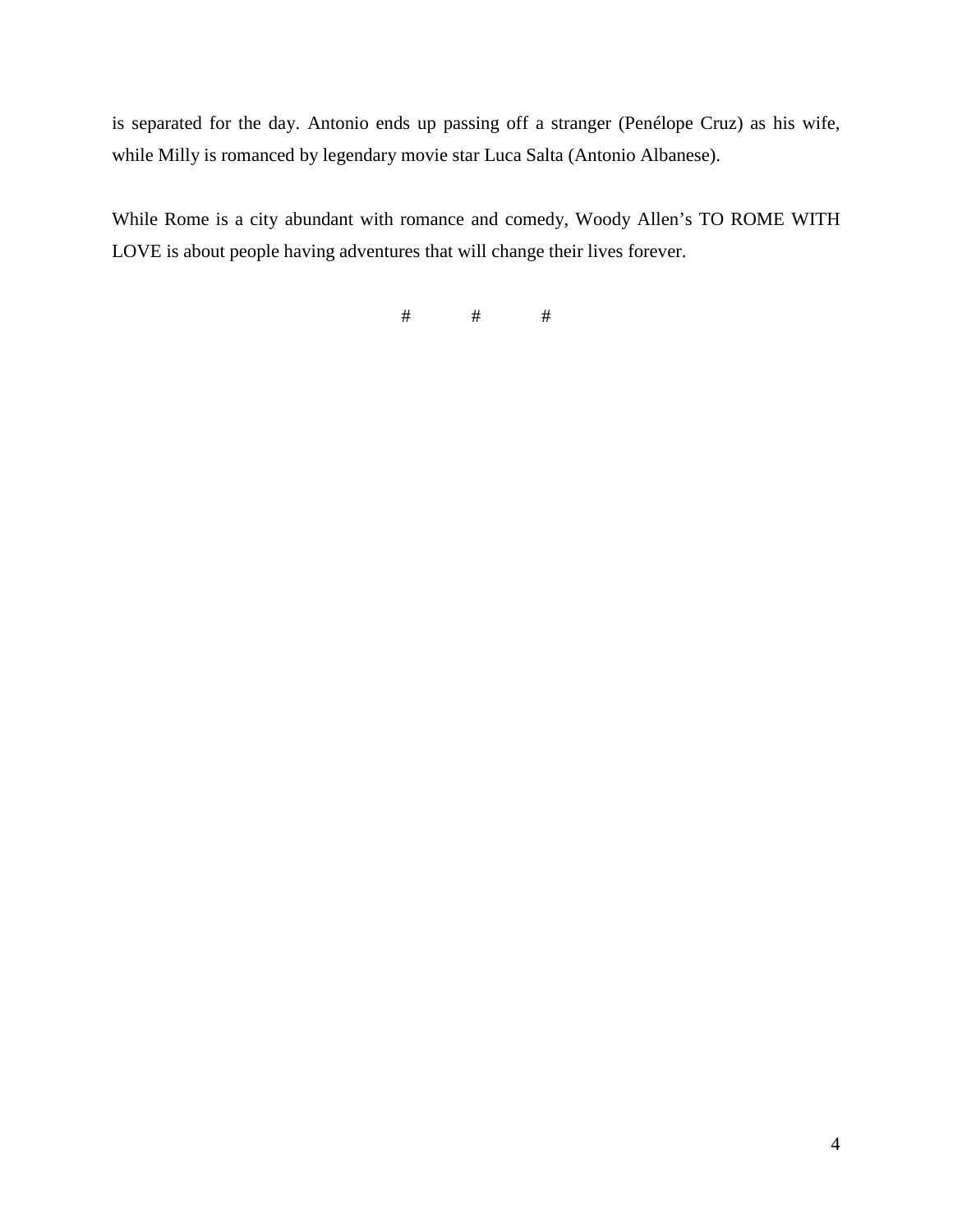#### **TO ROME WITH LOVE About the Production**

Rome is a city like no other in the world. To be in Rome is to be surrounded by the silent monoliths of an ancient civilization while at the same time experiencing the clamor of a modern metropolis teeming with life. Rome is the perfect fusion of history and the present—an exhilarating hub of extraordinary culture, art, and cuisine. "So much of the action and activity in Rome takes place outside, in its cafés and streets," says Woody Allen. "It's an amazing city just to walk in. The city itself is a work of art." Rome is a city of very contemporary and sophisticated people as well as people who are very traditional. It attracts numerous visitors, from businessmen to tourists, all of whom are passing in and out of Rome and enjoying its delights. For Allen it was a place that was too vast to be contained in a single plot. "I felt the city of Rome lent itself to a number of diverse tales," he says. "It was pregnant with possibilities. If you stop a hundred Romans, they'll tell you: 'I'm from the city, I know it well and I could give you a million stories.'"

Leopoldo Pisanello (Roberto Benigni) is an ordinary Roman who suddenly and inexplicably finds himself to be one of the most talked about men in Rome. "Leopoldo has no talent at all, he's a common, ordinary person," says Allen, "he has no idea why he is being celebrated. He is quite aware that he is a nobody. Leopoldo is at first totally bewildered and annoyed by all the attention he's getting and then starts — without even realizing—to like it." Says Benigni: "Leopoldo was happy and content before he was famous; he had a harmony in his life. But when his harmony is upset he becomes completely discombobulated, trying to understand what is happening to him." Still, there are telling cracks in Leopoldo's seeming equilibrium before fame taps him on the shoulder, notably a moment where he longingly looks at a beautiful woman in his office. "He has no chance with a woman like that and he knows it," says Allen. "Nobody cares what he has to say about anything, whether it's the movies he sees or whether he thinks the Chinese are taking over the world, and certainly that kind of extraordinary woman is out of his class, until suddenly it all becomes possible." As paparazzi start trailing him, Leopoldo soon realizes that everything he desires is readily available to him. "You do get seduced by fame," says Allen. "Not necessarily always corrupted. Fame offers you a lot of opportunities that the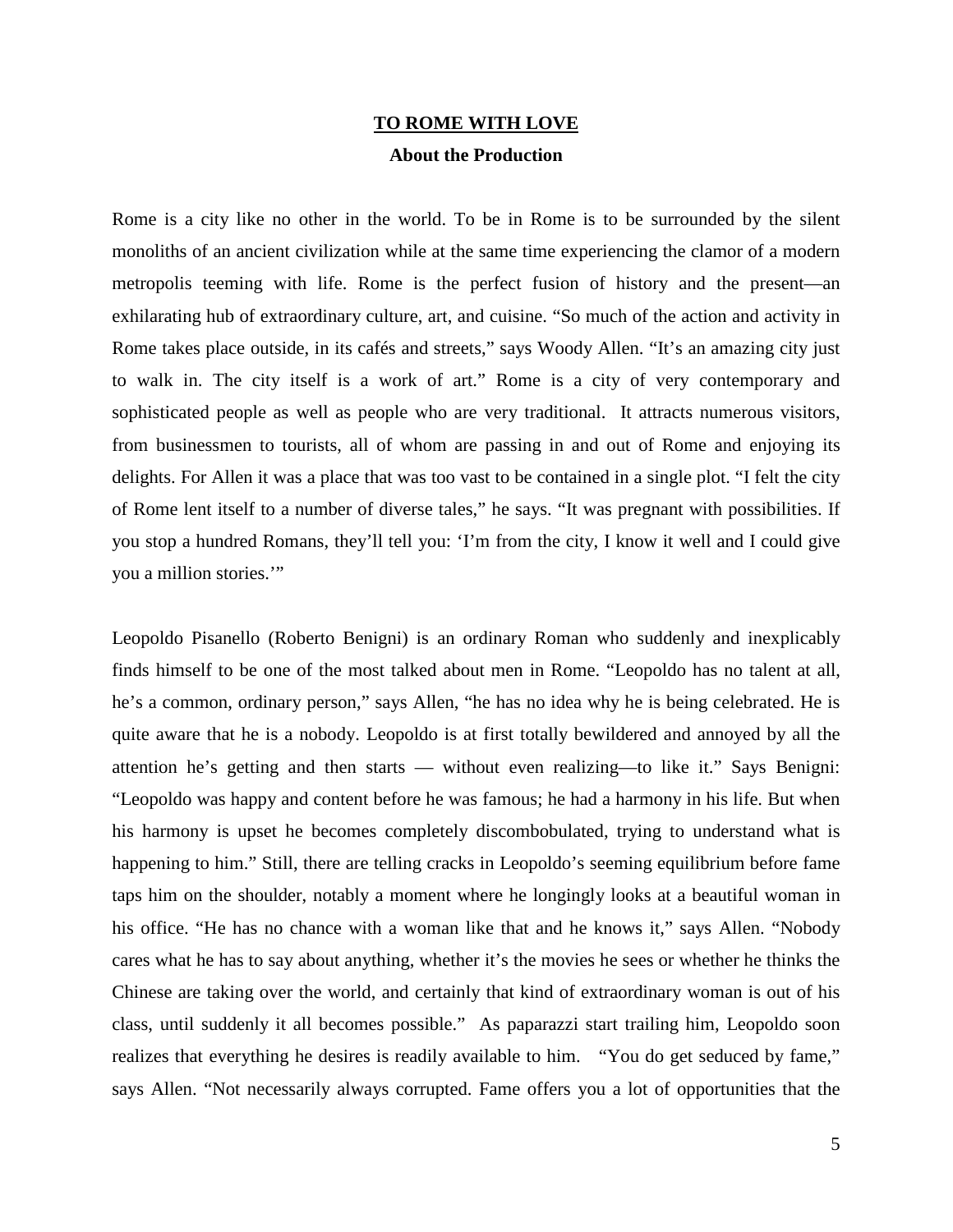average person never gets a chance to experience. So fame is a very seductive drug and it does work on him." While Leopoldo enjoys the attention and the beautiful women who now throw themselves at him, he is also exasperated by other aspects associated with his sudden fame. "You give up your privacy, you're constantly hounded, and everything you do is looked at under a microscope," says Allen. Roberto Benigni, a true superstar in Italy, is all too aware of what the experience Leopoldo has is like: "My dream is to walk in the street normally, watching people and having coffee, having a pizza and talking with friends. I lose a part of my life and I can't do that. But if this didn't happen anymore, I'd be worried… it's a contradiction." Says Allen: "While there are many drawbacks to being well-known, I would have to say the perks outweigh the drawbacks. You can live with all that because what you get for it are a great many positive things."

On the flip side of Leopoldo is Giancarlo (renowned tenor Fabio Armiliato), a man who possesses great talent and yet is completely anonymous. A brilliant opera singer, Giancarlo sings only privately for his own enjoyment. He has never tried it in public. "One can never know what stimulates an artist," says Allen. If the only place that Shakespeare can write is by sitting on a bridge chair in the middle of  $42<sup>nd</sup>$  Street, for whatever intangible reason, that's not something we may ever be able to understand. Giancarlo can only sing under very special circumstances."

On the face of it Giancarlo doesn't seem to care about fame, but meeting his future daughter-inlaw's father, Jerry (Woody Allen), changes everything. A former opera director who is unsatisfied with his retirement, Jerry feels that he never really made his mark on the world. "He's tried some avant-garde things, but they didn't work out and he's never achieved the notoriety or the acceptance he was looking for," says Allen. "He's frustrated, and when he finally gets the opportunity to possibly cash in on Giancarlo's talent, he grabs it." At first Jerry must overcome the serious obstacle of Giancarlo's leftist son—and his future son-in-law—Michelangelo (Flavio Parenti), who is extremely hostile to the idea of his humble father being prodded by Jerry into the world of public entertaining. In his protectiveness, Michelangelo doesn't stop to consider his father's own wishes. Says Allen: "I think that when people have a real talent, it demands expression. Sooner or later you want some communication of it. I'm sure Giancarlo is the same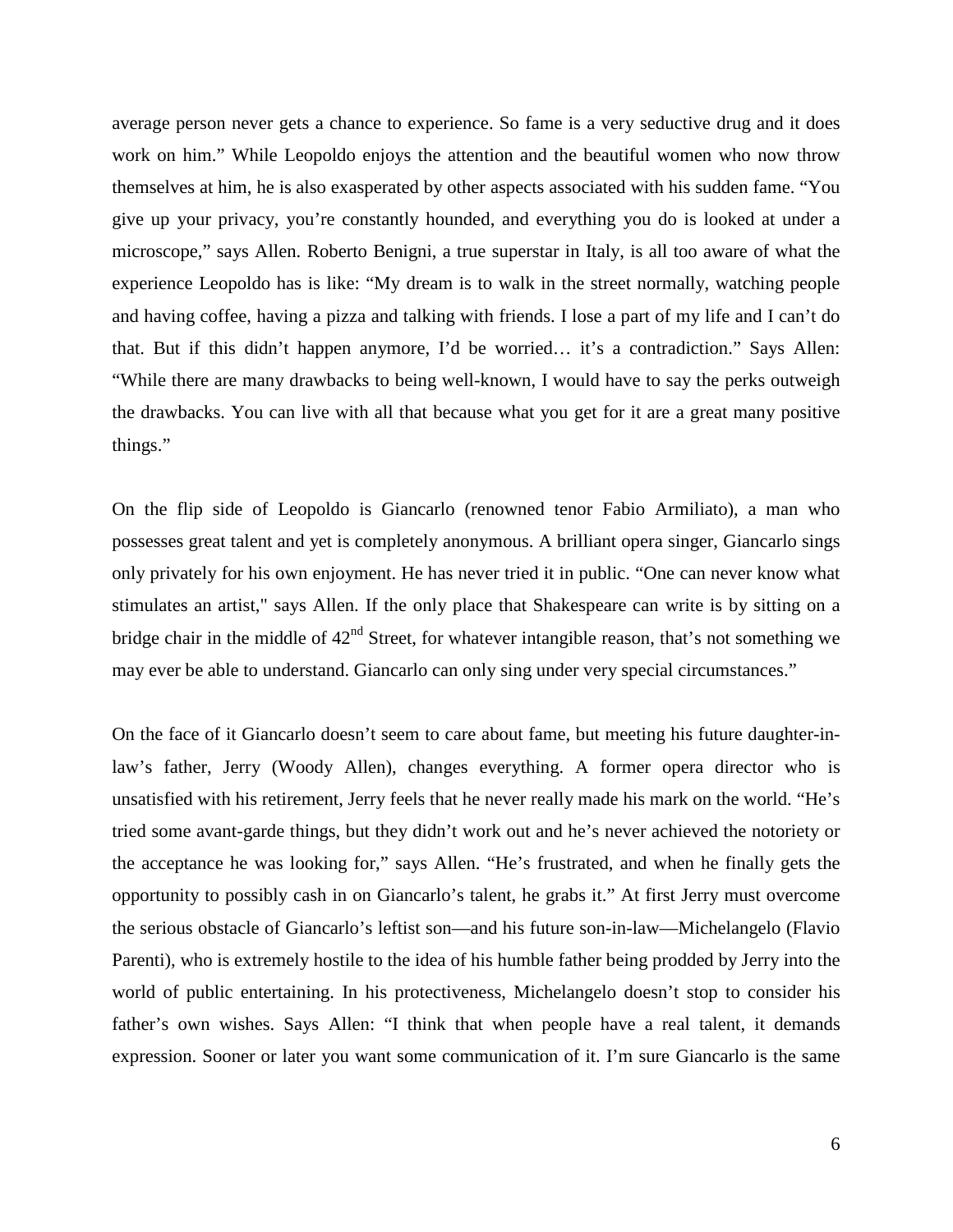as anyone. He wants someone to hear his voice and have that relational moment where he sings and people are moved by it."

Another character in TO ROME WITH LOVE, Milly (Alessandra Mastronardi), while possessing no special talent herself does get to meet a gifted actor. Milly arrives in Rome from a provincial town with her new husband Antonio (Alessandro Tiberi) in search of a new life in the big city. Everything depends on the impression they make on Antonio's wealthy relatives, who are in the position to give him a high-level job. To look her best, Milly sets out for a hairdresser, but gets hopelessly lost in the labyrinthine streets of Rome. At the same time, Antonio is surprised in his hotel room by the appearance of Anna (Penélope Cruz), a voluptuous call girl who mistakenly believes she has been hired to have sex with him. Anna has been told that Antonio is eccentric and will try to resist, so she refuses to leave. Protesting profusely, Antonio suddenly finds himself forced onto the bed and it is in this compromising position that his relatives find him when they arrive at the hotel room. The only explanation that Antonio can come up with at the spur of the moment is that Anna is actually his wife Milly. Taking pity on him—and having been paid for the day—Anna agrees to go along with this story, and the relatives, although astonished that Antonio has married this indecorous bombshell, seem to accept his ruse. While Anna is willing to say she is Antonio's wife, this doesn't mean she will alter her behavior, which sets the stage for many comic situations. Says Cruz: "Anna is a very free spirit and she doesn't have a social filter in her mind so she says everything she feels without ever worrying about the consequences."

Meanwhile, as Milly is trying to find her way back to the hotel, she encounters two movie stars, Pia Fusari (Ornella Muti) and her idol Luca Salta (Antonio Albanese). Milly is flabbergasted when Salta offers to take her out to lunch, and eventually, to his hotel room. "When a beautiful young girl comes up to any movie star and says, 'I see all your movies and I'm crazy about you,' he would have a very good chance of taking that girl to bed because three-quarters of the work is already done," says Allen. When Antonio is out for lunch with Anna and his family, he is stunned to see Milly at another table being wooed by Salta, which challenges his conception of her as an innocent, virginal girl. Later, at a party for the elite of Rome, Antonio finds out that Anna has a degree of notoriety, albeit one lacking Luca Salta's prestige. Many of Rome's top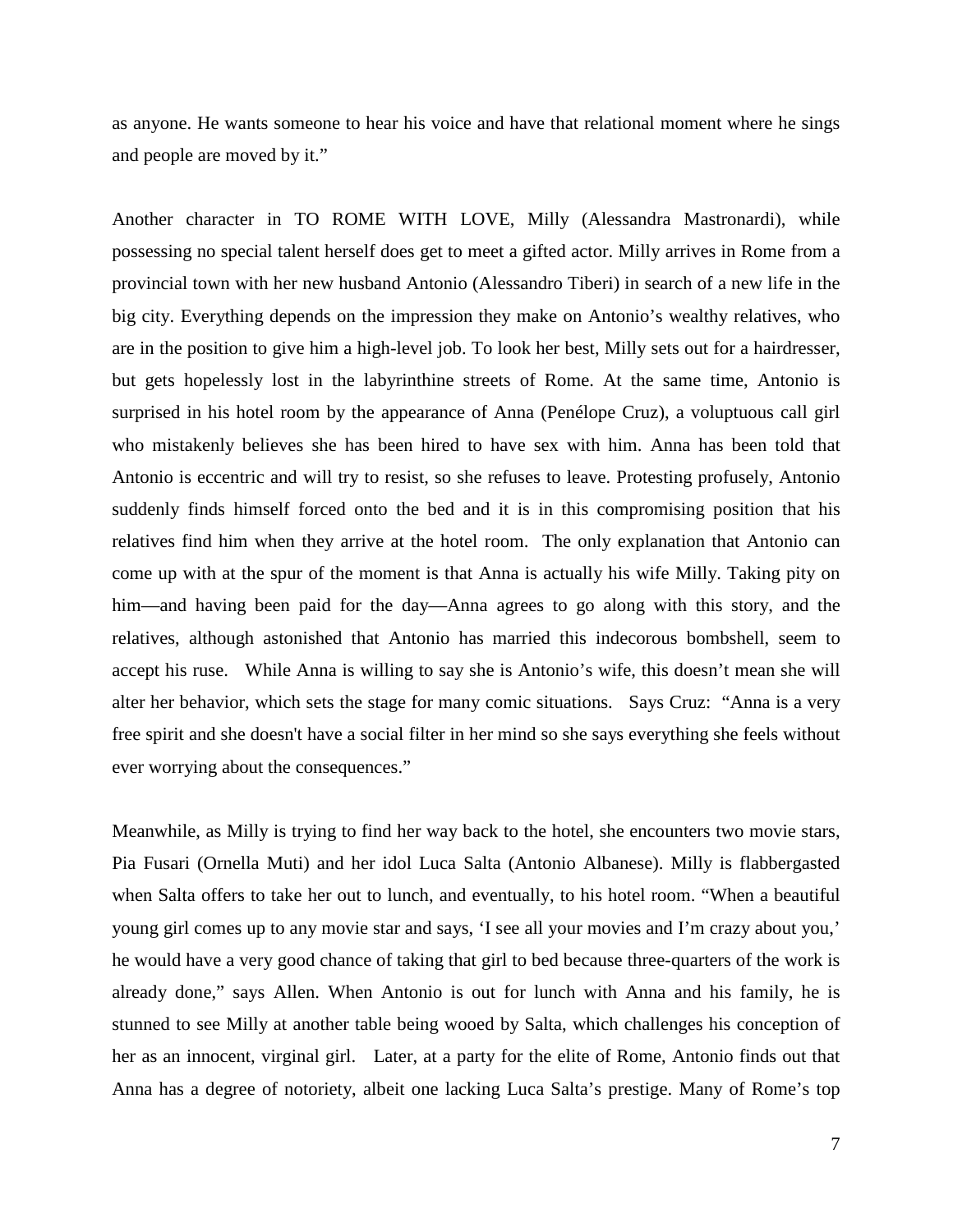businessmen seem to know her quite well, and line up to make appointments. Later, while taking a walk in the vast gardens during the party, Anna questions Antonio about his marriage. She scoffs at his description of Milly as a "Madonna," intuiting that it is Antonio who is actually the innocent one. In her own unique way, Anna helps Antonio move forward with a heightened self-awareness. "Anna takes her job very seriously and with a lot of dignity," says Cruz. "She is convinced that her services are therapeutic and that she does a great service to society."

While in Rome on holiday, John (Alec Baldwin), a famous American architect, explores the neighborhood he lived in during his student days. There he runs into a young architectural student, Jack (Jesse Eisenberg), who recognizes John from a newspaper photo, and invites him over to his apartment for coffee with his girlfriend Sally (Greta Gerwig). John soon realizes he may have lived in the very same building as Jack. Sally tells Jack that her actress friend Monica (Ellen Page) has just broken up with her boyfriend and is coming to Rome for a change of scenery. Sally describes Monica as sensual, brainy, neurotic, funny—a real man magnet. Says Gerwig: "I think Sally is nervous about Monica, but she thinks that if she just lays out all her fears at the beginning—'I want to say all the crazy things I'm worried about'—it will act almost like a talisman and then nothing will happen." John warns Jack not to fall in love with Monica: "He probably knows that Jack will never listen," says Baldwin, "but he can't stop trying. Jack is on a course that may lead to disaster. It's like Jack is playing in traffic and John wants him to get out of the road." Says Eisenberg: "To have John giving him this practical, but also jaded advice only emboldens Jack. It makes him even more passionate about pursuing Monica."

Of course there is also the element of John seeing Jack as himself as a young man in Rome and Jack's story is really John's experience in the past seen now by John with the clarity of hindsight and the understanding of how foolish he was once and how shallow and unworthy of his love was Monica. Still, the attraction trumps logic.

Monica loses no time living up to her reputation by dazzling Jack with the lurid details of her wild and unconventional sex life, as well as her seemingly encyclopedic knowledge of art. "Monica is free and has a kind of fluidity in the moment, and I think that's a very appealing thing to people," says Page. "Maybe it's because we all want to feel free. But ultimately people like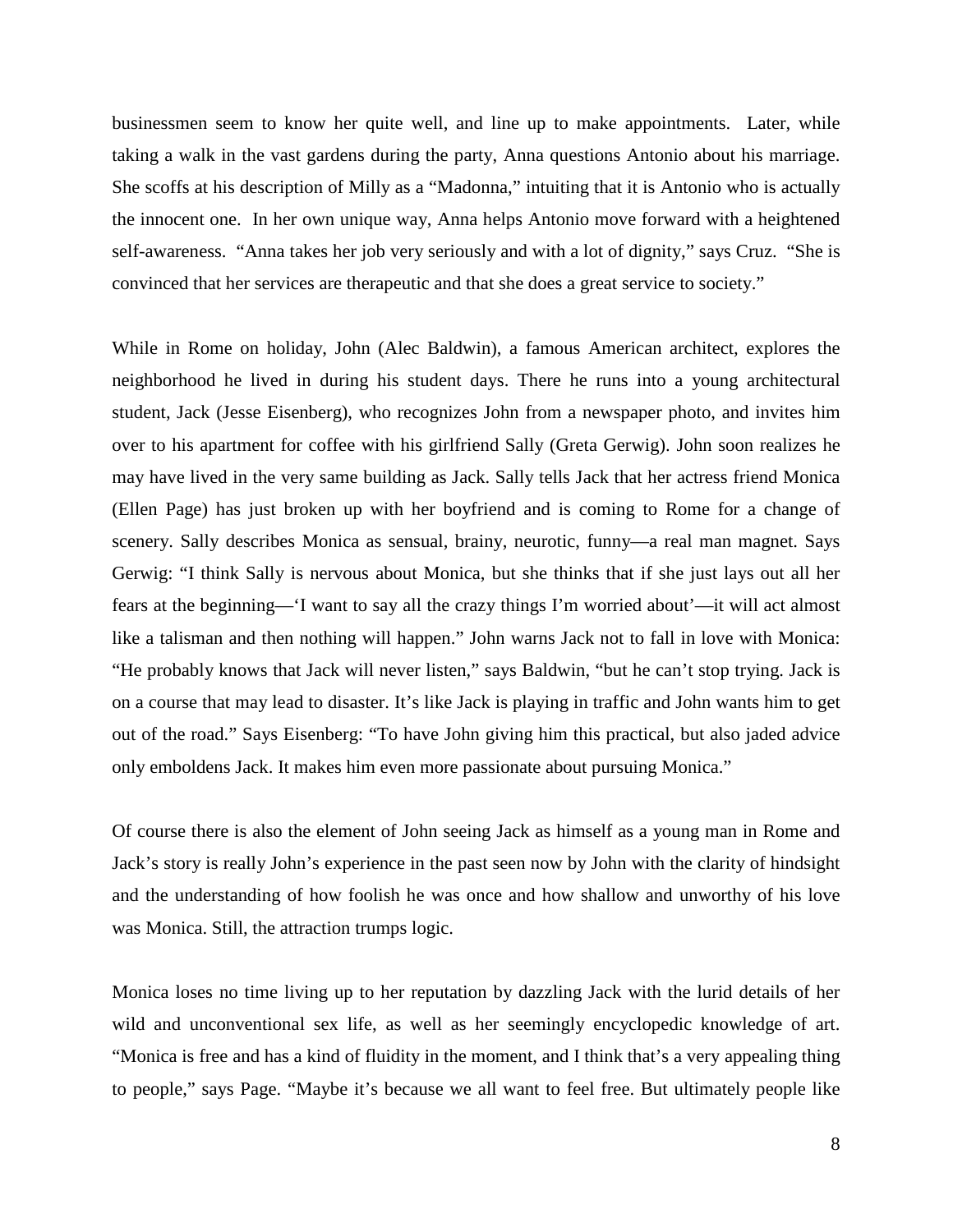her don't necessarily make great partners because there isn't a lot of solidness." Says Allen: "You can't corral people like Monica. They're too desirable and everybody wants them and they learn that early on. It's very difficult to have a long-term stable relationship with that kind of person." While John does everything he can to forewarn Jack, the inevitable happens and he succumbs to Monica's charms. "He's in a youthful, romantic bubble, so of course he's drawn to her," says Eisenberg. "She's so self-involved, and her self-involvement makes her so interesting, that when she shines her light anywhere near him, he feels immediately and disproportionately excited."

Throughout, John hovers around Jack (but is John just watching himself as a youth?), slipping in and out of scenes, commenting on Monica and Sally as if they weren't there, leaving the question of what exactly is going on quite open. This is something that Allen has done deliberately. "You can look at it two different ways," he says, "but the safest way is that Alec takes a walk down memory lane and he's meeting his youth in spirit, remembering what had gone on, what his feelings were, the mistakes he made, what the desperations were, and having that as a memory he never got over. Jack is John's youth without being young John in flashback." Says Page: "Different people will perceive it in different ways. Maybe people who are older will look at it through the perspective of John and maybe people who are younger will be more attached to the immediacy of the interactions between Monica, Jack and Sally, and John will seem like an outsider." No matter how one interprets the story, the heart of it is about the wisdom of age looking back at the callowness of youth. Says Baldwin: "In my opinion, and from my experience, looking back at our younger selves, at youth in general is alternately moving and appalling. We see younger people and think, 'I can't believe I did that or said that.' But it's part of life to grow and change: sometimes slowly; sometimes more quickly."

Many of the characters in TO ROME WITH LOVE share a desire to be appreciated, particularly if they are relatively ordinary themselves. This need is illustrated in Jerry and Leopoldo's stories, but also in the strategy that Luca Salta employs to romance Milly: he tells her that he values her opinions on cultural matters, an acknowledgement that her husband has never given her. Jerry's son-in-law to-be Michelangelo keeps the subject of every conversation on himself and his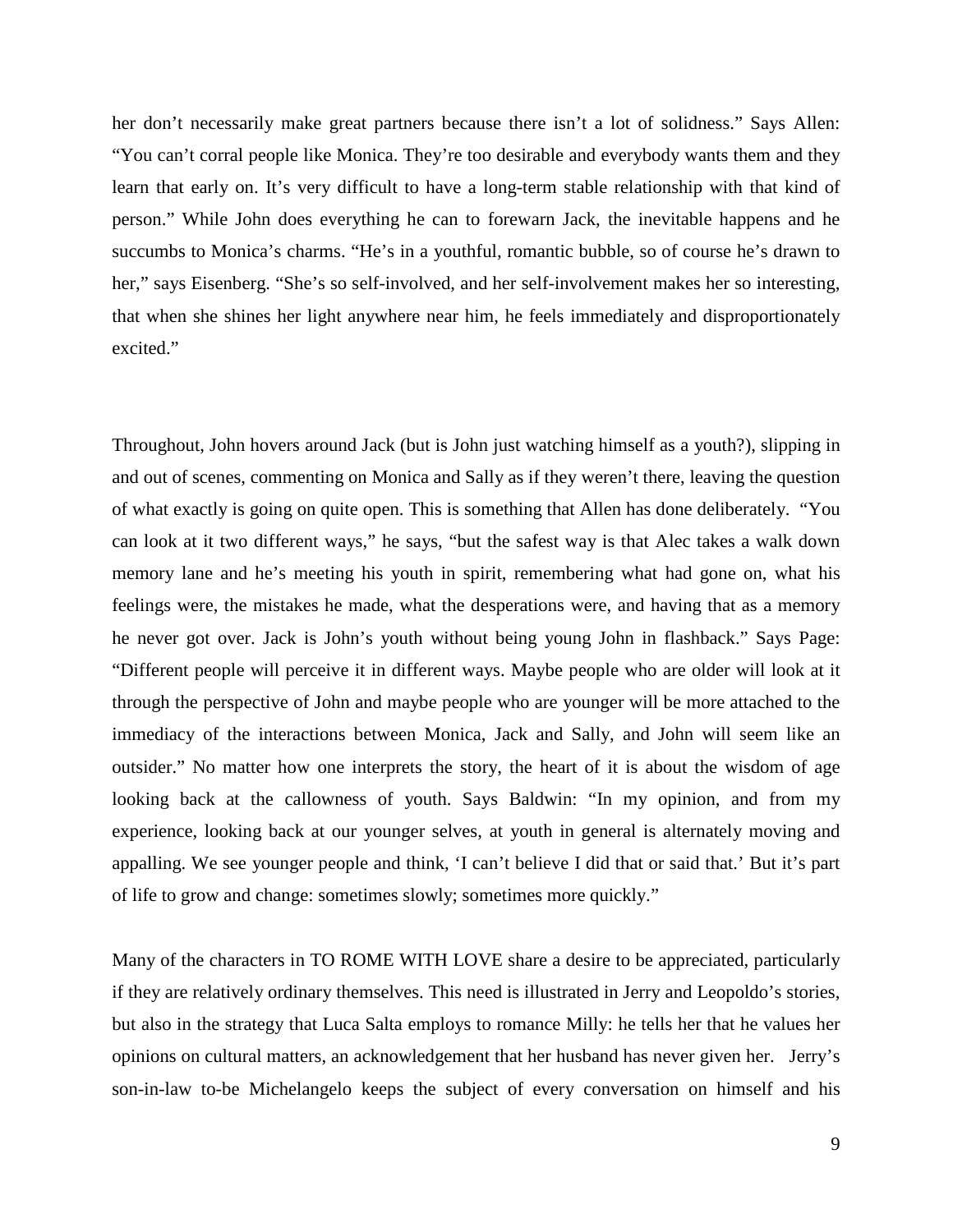altruistic views, which makes him feel special and important. Likewise, Jack's self-esteem swells when he believes that a woman with the sparkle of Monica would choose him as a lover. "Unavailable women are like catnip to some men, particularly when they are younger," says Baldwin. "You don't actually want them. You just want to win the game. It's about ego." Page thinks that Monica is also on a constant quest to be validated by the opinions of others: "When Monica is engaging with people, she always has this air of striving to be the intellectual. I perceive that that might have something to do with her insecurity and her need to feel important, as in 'Please like me! I'm smart and I know this really good quote!'"

This fundamental need in the human psyche to be acknowledged could be the basis of people's craving for fame. "We live in a society where fame is this completely cherished and worshipped thing," says Page, "even though it's constantly being revealed to us that's it's typically not a healthy lifestyle for people and it can even disintegrate them. People pursue the idea that: 'this is going to make me happy; this is going to make me feel important; this is going to make me feel grounded and safe and powerful.' The irony is that the thing that people are expecting to fill them is what ultimately makes them feel quite empty." Says Allen: "People desire fame for the same reason they pursue anything. Everything we do, whether it's fame, money, pretty clothes, possessions, artistic or athletic skill, whatever it is, what you're trying to do is attract a member of the opposite sex, as disguised as that may be in the actual action."

The stories found in TO ROME WITH LOVE explore the eternal quest for love and sex in its many variations: from a betrothal and a honeymoon through assorted acts of infidelity; from tender lovemaking to more spontaneous liaisons; from the absurd and ridiculous to the poignant and profound; from the exhilaration of newfound love all the way to heartbreak and its aftermath. These romantic interludes play out simultaneously in this ancient and bustling city, in every part of town, in the past and in the present. They will carry on into the future. Countless people have found love on the streets of Rome—these are but a few.

# # #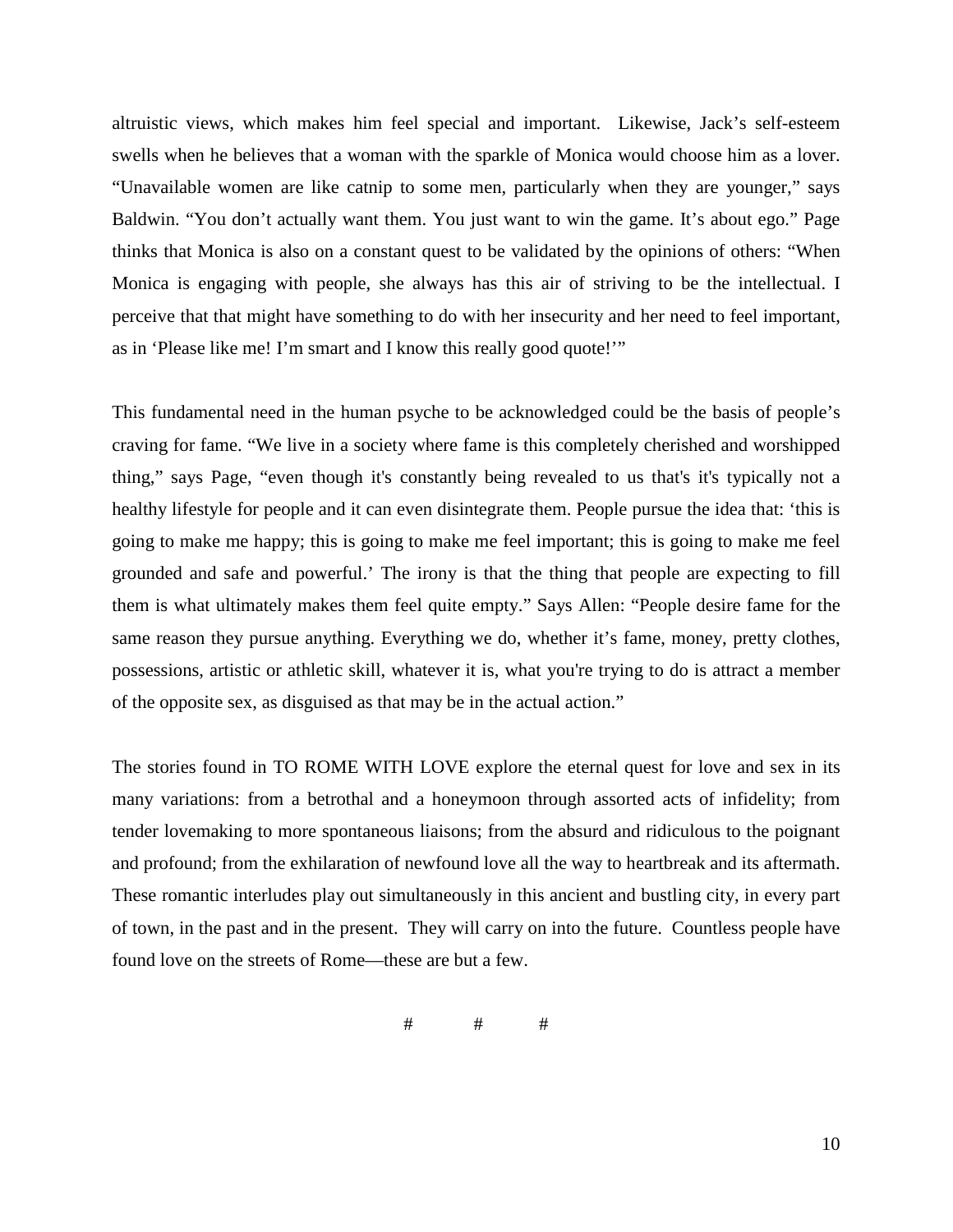## **TO ROME WITH LOVE About the Cast**

**ALEC BALDWIN** (**John**) is a graduate of New York University (BFA-Tisch, 1994) and was presented with an Honorary Doctorate of Fine Arts from NYU in 2010. He last appeared on stage in the 2010 Guild Hall (East Hampton) production of Peter Shaffer's *Equus*, directed by Tony Walton. Other stage credits include: the Roundabout Theatre Company's 2006 production of Joe Orton's *Entertaining Mr. Sloane,* directed by Scott Ellis; *Loot* (Broadway-1986; Theatre World Award); Caryl Churchill's *Serious Money* (Broadway-1988); *Prelude to a Kiss* (Circle Rep, 1990, Obie Award); *A Streetcar Named Desire* (Broadway, 1992, Tony® nomination), *Macbeth* (NYSF, 1998); and *The Twentieth Century* (Roundabout, 2004). Baldwin also appeared in *The Hartman* in Stamford, Williamstown, Bay Street.

Baldwin has appeared in over forty films, including BEETLEJUICE, WORKING GIRL, MIAMI BLUES, THE HUNT FOR RED OCTOBER, GLENGARRY GLEN ROSS, MALICE, THE JUROR, THE EDGE, GHOSTS OF MISSISSIPPI, STATE AND MAIN, THE CAT IN THE HAT, THE COOLER (National Board of Review Award for Best Supporting Actor, Oscar® nomination), THE AVIATOR, THE DEPARTED, and IT'S COMPLICATED, among many others.

On television, Baldwin currently stars with Tina Fey on NBC's *30 Rock*, winner of the 2007, 2008 and 2009 Emmy® for Outstanding Comedy Series. Baldwin has received six SAG Awards, three Golden Globes®, the Television Critics Award and two Emmy® awards as Best Actor in a Comedy Series for his performance on the show. In 2011 Alec received his star on the Hollywood Walk of Fame.

His company, El Dorado Pictures, has produced several projects including *Nuremberg: Infamy on Trial* for TNT television (Emmy® nomination), *The Confession* for Showtime (WGA award for best adapted screenplay) and David Mamet's STATE AND MAIN.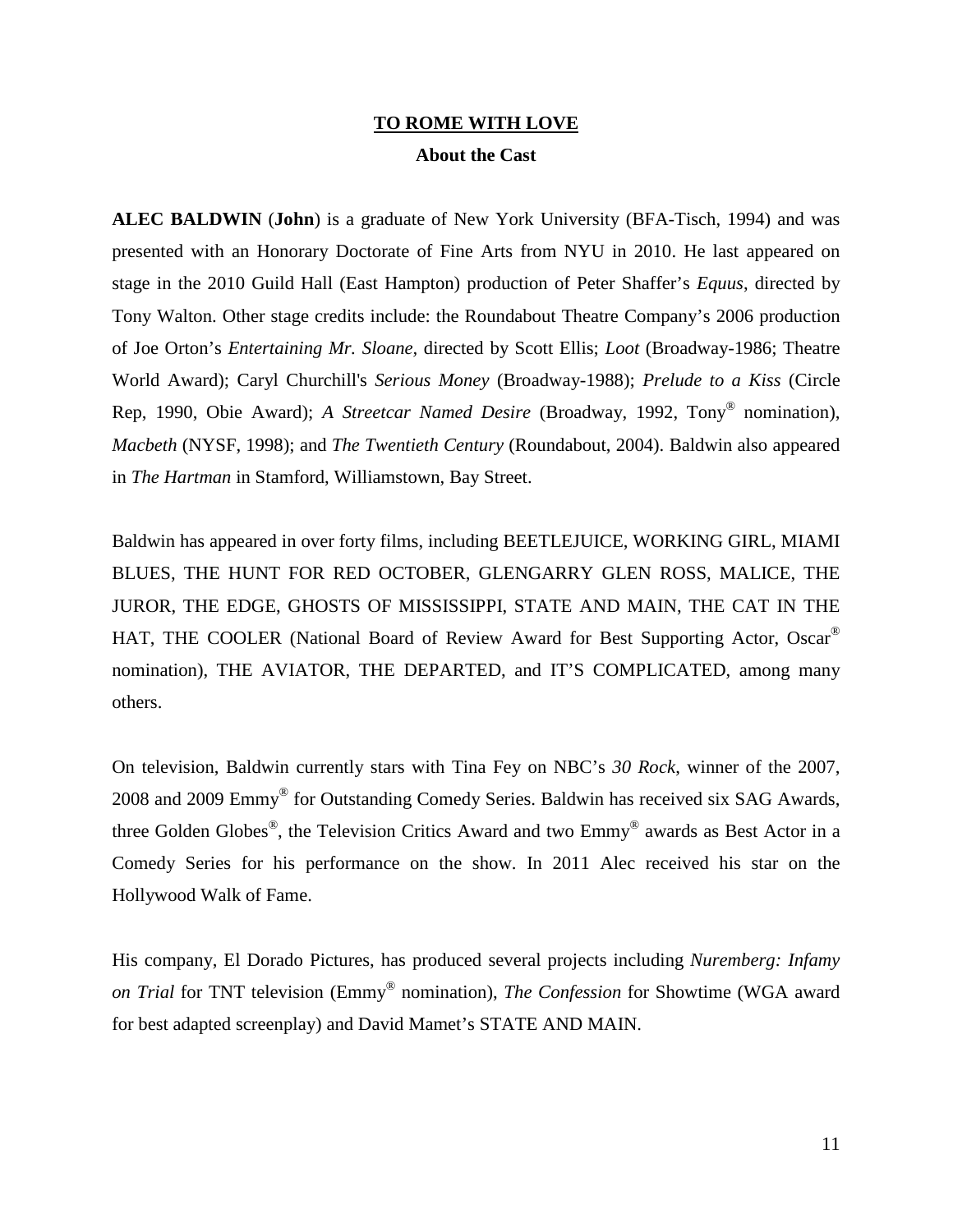Alec Baldwin is also a dedicated supporter of numerous causes related to public policy and the arts. He serves on the boards of People for the American Way, The Hamptons' International Film Festival and Guild Hall of East Hampton. He is an active supporter of The Radiation and Public Health Project, East Hampton Day Care Center, The Actors Fund, The Public Theatre/New York Shakespeare Festival, The Roundabout Theatre, People for the Ethical treatment of Animals and The Water Keeper Alliance, among many others.

Baldwin's book, A Promise to Ourselves (St. Martin's Press) was published in paperback in the fall of 2009.

**ROBERTO BENIGNI** (**Leopoldo**) is an actor, comedian, screenwriter and director of film, theatre and television. His 1997 film LIFE IS BEAUTIFUL, which he co-wrote, directed and starred in, was nominated for seven Academy Awards®, including Best Picture, and won Best Foreign Language Film, Best Music, and Best Actor. The film received dozens of prestigious prizes around the world, including the Grand Jury Prize at Cannes, a People's Choice at Toronto, a BAFTA (Best Actor), a Cesar, a Goya, a European Film Award, SAG Award, nine David di Donatello Awards (including Best Film, Best Director, Best Actor, and Best Screenplay), among many others. LIFE IS BEAUTIFUL is one of the most successful foreign language films ever released in the U.S.

Benigni first became known in this country appearing in Jim Jarmusch's DOWN BY LAW in 1986. He would go on to collaborate with Jarmusch in NIGHT ON EARTH and COFFEE & CIGARETTES.

Born in Manciano La Misericordia (Castiglion Fiorentino), Benigni moved to Rome in 1972, where he worked in experimental theatre before achieving fame on two outrageous TV series, *Onda Libera,* and *L'altra domenica.* He made his debut as a writer/director/star in 1983 with YOU UPSET ME, followed by NOTHING LEFT TO DO BUT CRY, THE LITTLE DEVIL (with Walter Matthau), JOHNNY STECCHINO, THE MONSTER, PINOCCHIO and THE TIGER AND THE SNOW. As an actor he appeared in SEEKING ASYLUM, Bernardo Bertolucci's LUNA, TIGERS IN LIPSTICK, IL MINESTRONE, Federico Fellini's LA VOCE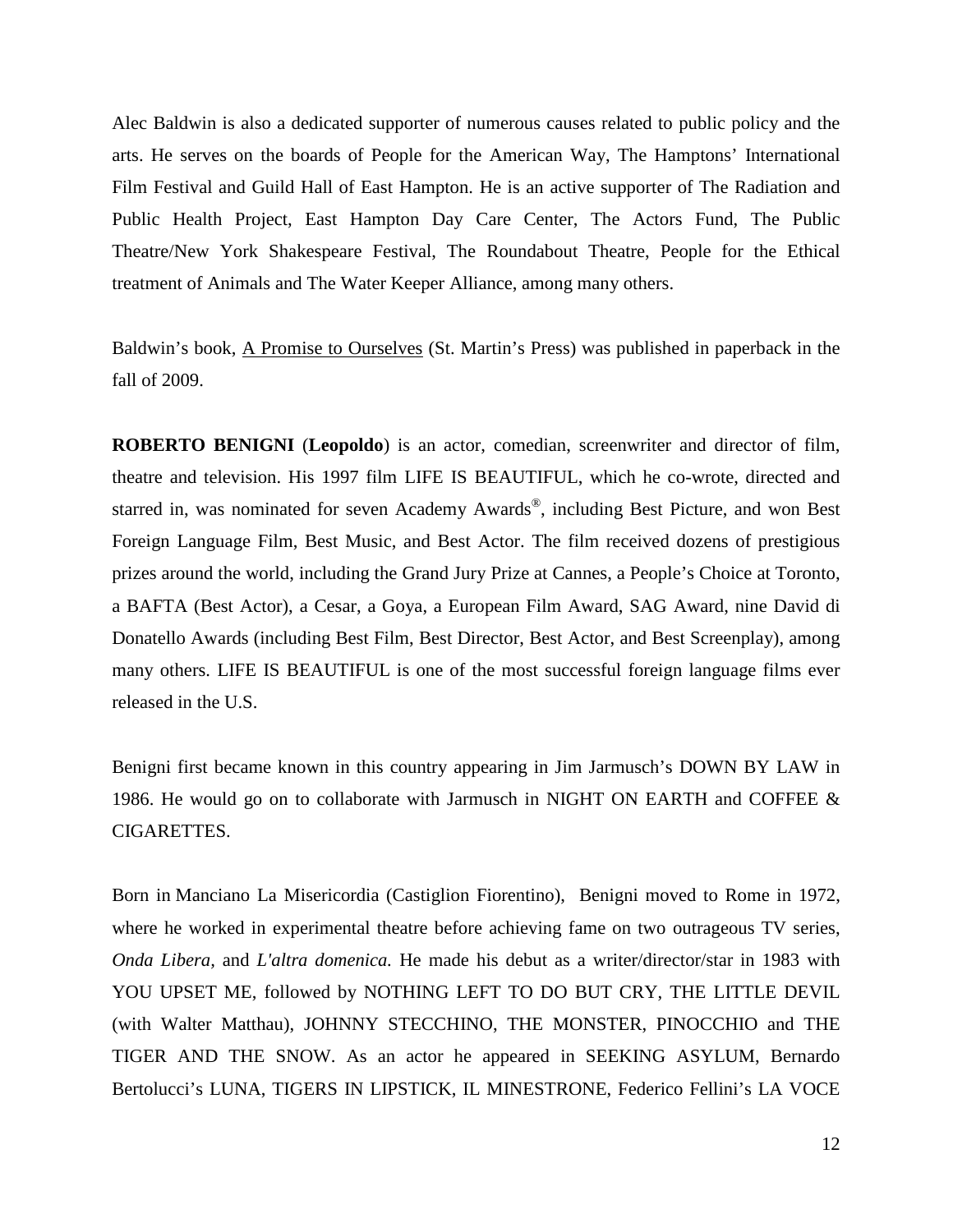# DELLA LUNA, Blake Edwards' SON OF THE PINK PANTHER, and Claude Zidi's ASTERIX & OBELIX VS. CAESAR.

During 2006 and 2007, Benigni toured Italy with his one-man show *TuttoDante* (*Everything about Dante*), which mixes recitations of Dante's Divine Comedy with off-the-cuff humor. In 2009 he toured the United States with *TuttoDante*. In addition to all of his film awards, Benigni has received numerous honorary degrees from universities around the world.

TO ROME WITH LOVE is the second collaboration between Academy Award® winning actress **PENÉLOPE CRUZ (Anna)** and Woody Allen. For the first, VICKY CRISTINA BARCELONA, Cruz won an Oscar® for Best Supporting Actress in 2008. In 2007, she was nominated for Best Actress for Pedro Almodóvar's VOLVER, the first actress from Spain to be nominated for an Academy Award®. She received a third nomination as Best Supporting Actress in 2010 for NINE. She is well known for starring opposite Johnny Depp in the blockbuster PIRATES OF THE CARRIBEAN: ON STRANGER TIDES.

Cruz is best known for her many collaborations with Pedro Almodóvar, which began with a small role in LIVE FLESH, followed by a role in the ensemble cast of ALL ABOUT MY MOTHER (awarded the Golden Globe® and Oscar® for Best Foreign Film), and the lead roles in VOLVER and BROKEN EMBRACES. In addition to her Academy Award® nomination for VOLVER, Cruz won a Goya, a European Film Award, shared Best Actress at Cannes, and received nominations for a Golden Globe®, and BAFTA and SAG Awards.

Cruz was first introduced to American audiences in the Spanish films JAMON, JAMON and Fernando Trueba's Academy Award® winning BELLE EPOQUE, and OPEN YOUR EYES. She followed with DON JUAN, TWICE UPON A YESTERDAY, and TALK OF ANGELS, before starring in her first English language film, THE HI-LO COUNTRY, in 1998. The following year she won the Best Actress award at the  $13<sup>th</sup>$  Annual Goya Awards given by the Spanish Academy of Motion Pictures Arts and Sciences for her role in Trueba's THE GIRL OF YOUR DREAMS. Cruz then appeared in opposite Matt Damon in ALL THE PRETTY HORSES, followed by BLOW, CAPTAIN CORELLI'S MANDOLIN, VANILLA SKY (opposite Tom Cruise), DON'T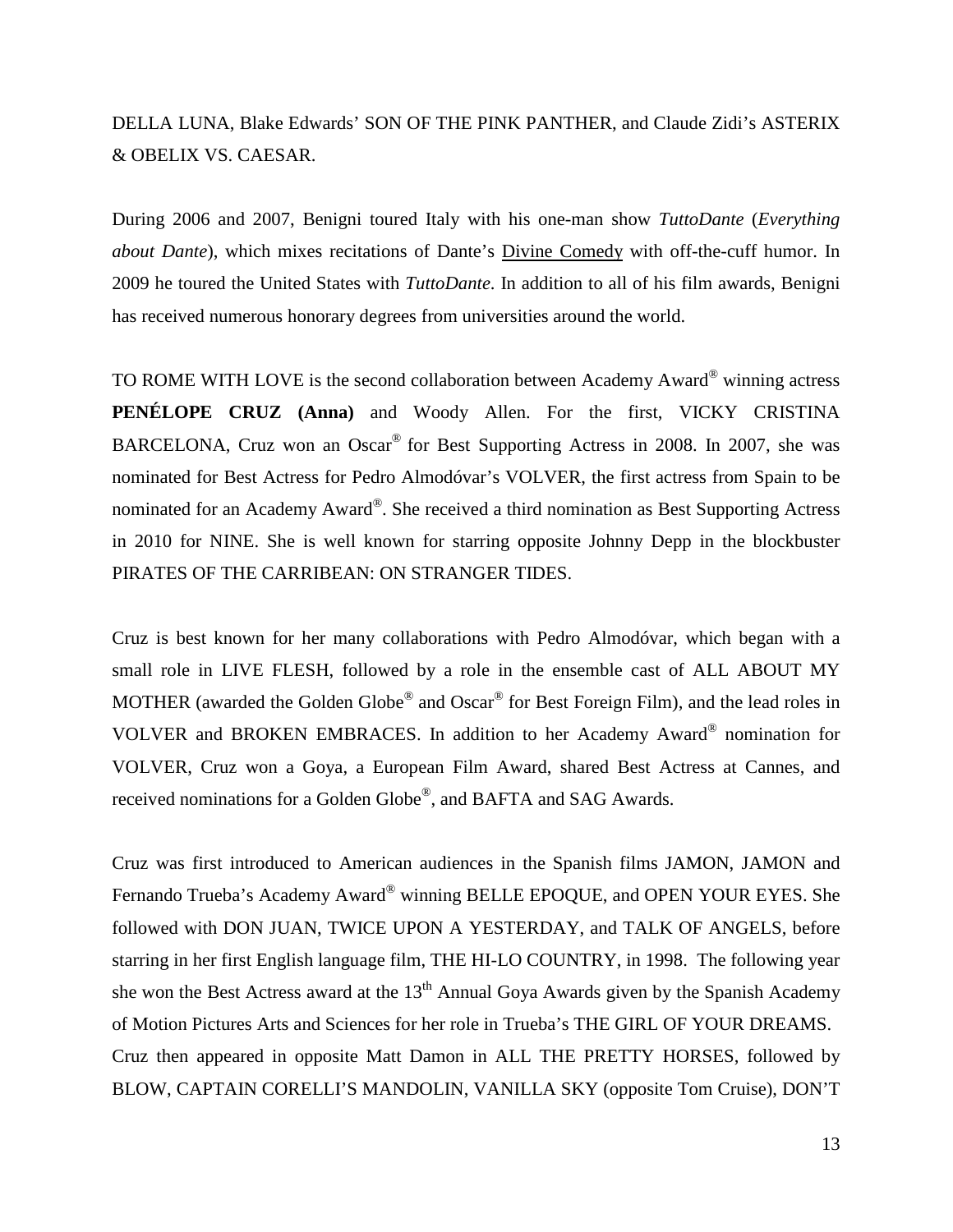TEMPT ME, MASKED AND ANONYMOUS, FANFAN LA TULIPE, GOTHIKA, DON'T MOVE (David Di Donatello Award and European Film Award for Best Actress), HEAD IN THE CLOUDS, NOEL, SAHARA, CHROMOPHOBIA, BANDIDAS, THE GOOD NIGHT, ELEGY, A MATADOR'S MISTRESS, G-FORCE (voice), SEX AND THE CITY 2, and the upcoming VENUTO AL MONDO.

**JUDY DAVIS (Phyllis)** marks her fifth collaboration with Woody Allen on TO ROME WITH LOVE, having previously acted in his films CELEBRITY, DECONSTRUCTING HARRY and ALICE. Davis also starred in Allen's HUSBANDS AND WIVES, for which she received an Academy Award® nomination for Best Supporting Actress, as well as nominations for a Golden Globe®, a BAFTA as well as awards from the New York, Los Angeles, Boston, Chicago, London film critics. Additionally, she was Oscar<sup>®</sup> nominated for PASSAGE TO INDIA, and was named Best Actress by the Boston Film Critics.

Davis has been nominated four times for a Golden Globe<sup>®</sup>, for HUSBANDS AND WIVES, *Serving in Silence: The Margarethe Cammermeyer Story, Dash and Lilly,* and won for *One Against the Wind* and *Life with Judy Garland: Me and My Shadows,* She has been nominated for an Emmy® for *A Woman Called Golda, One Against the Wind*, *The Echo of Thunder, Dash and Lilly, A Cooler Climate, The Reagans, A Little Thing Called Murder,* and has won for *Serving in Silence: The Margarethe Cammermeyer Story, Life with Judy Garland: Me and My Shadows,*  and *The Starter Wife.* She has been nominated for awards eleven times by the Australian Film Institute, and won for HOODWINK, WINTER OF OUR DREAMS, KANGAROO, HIGH TIDE, ON MY OWN, CHILDREN OF THE REVOLUTION, and THE EYE OF THE STORM.

Davis first came to the attention of international audiences with MY BRILLIANT CAREER in 1979, for which she won two BAFTA awards. Her subsequent films include: THE FINAL OPTION, A PASSAGE TO INDIA (Best Actress, Boston Film Critics), GEORGIA, IMPROMPTU (Independent Spirit Award as Best Female Lead), BARTON FINK (Best Actress, New York Film Critics, also for NAKED LUNCH), WHERE ANGELS FEAR TO TREAD, DARK BLOOD, THE REF, THE NEW AGE, BLOOD AND WINE, ABSOLUTE POWER,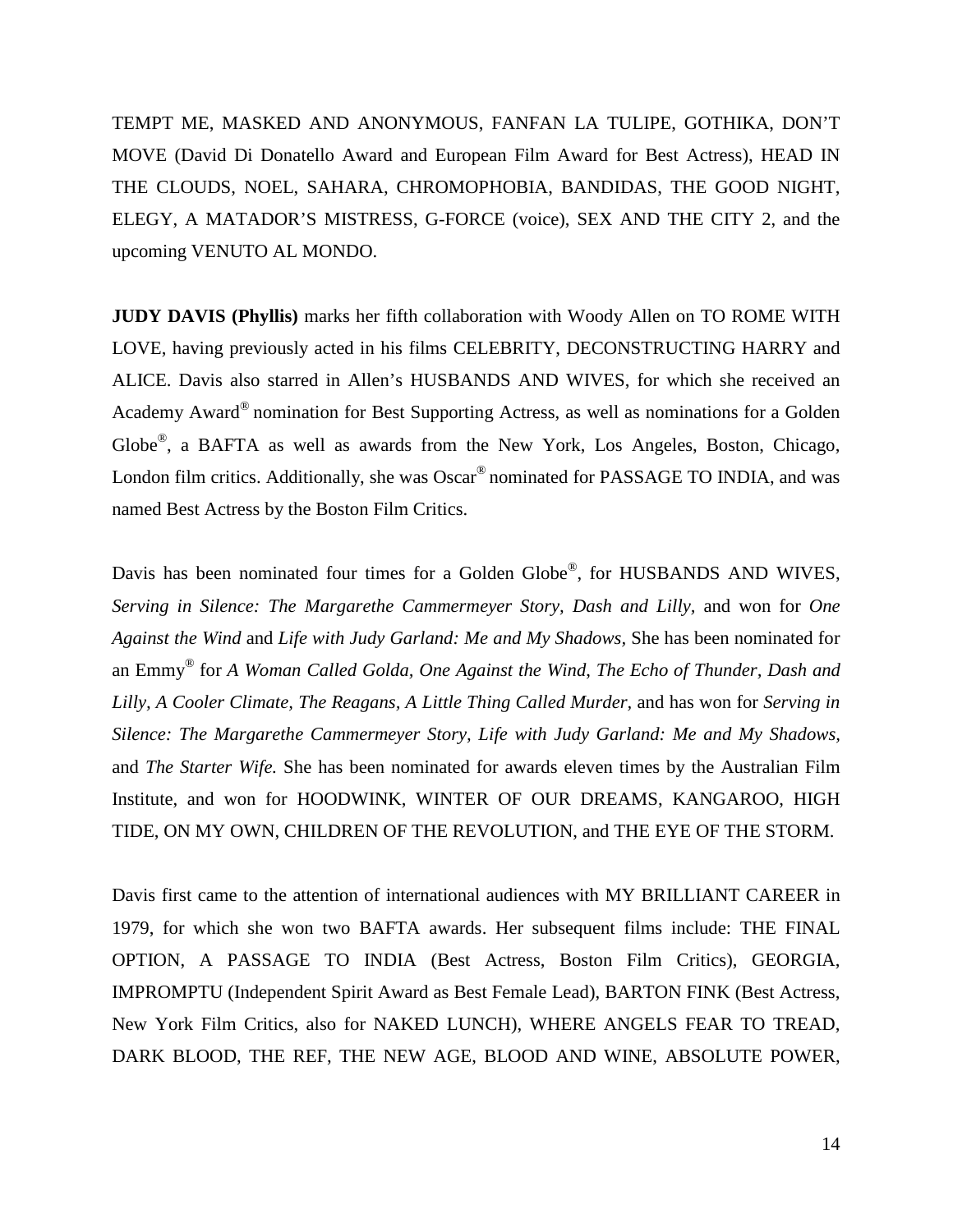# GAUDI AFTERNOON, THE MAN WHO SUED GOD, SWIMMING UPSTREAM, MARIE ANTOINETTE, and THE BREAK-UP.

Judy Davis' long career also includes both acting and directing for theatre where she recently starred as Irina in *The Seagull* and directed *Victory*, *The School for Scandal* and *Barrymore* for the Sydney Theatre Company.

**JESSE EISENBERG (Jack)** has appeared in the films 30 MINUTES OR LESS, THE SOCIAL NETWORK, HOLY ROLLERS, ZOMBIELAND, ADVENTURELAND, THE SQUID AND THE WHALE and ROGER DODGER. For THE SOCIAL NETWORK, Eisenberg was nominated for both an Academy Award® and a BAFTA award for Best Leading Actor for his role as Facebook co-founder Mark Zuckerberg. He was also nominated for a BAFTA Rising Star Award for his work on ADVENTURELAND. On stage, he has appeared in *Orphans* opposite Al Pacino, *Scarcity* at The Atlantic Theater and *Asuncion* at The Cherry Lane, which he wrote. He is also a contributing writer for McSweeney's and his humorous essays have appeared in *Harpers* and *The New York Times.*

**GRETA GERWIG (Sally)** was recently nominated for the Breakthrough Actor category in the 2010 Gotham Awards, in addition to Best Female Lead in the 2011 Independent Spirit Awards for her role as Florence Marr in Noah Baumbach's GREENBERG, opposite Ben Stiller. Famed *New York Times* film critic A.O. Scott said "Ms. Gerwig, most likely without intending to be anything of the kind, may well be the definitive screen actress of her generation…"

She made her mark in the indie and festival film markets starring in films such as HANNA TAKES THE STAIRS, and NIGHTS AND WEEKENDS, which she also co-wrote and codirected with Joe Swanberg. The film premiered at South by Southwest Film Festival and was the first major sale in the festival's history.

Greta Gerwig most recently starred as 'Naomi' in the Warner Brothers remake of ARTHUR with Helen Mirren, Jennifer Garner, Russell Brand and Nick Nolte. Before that she starred alongside Natalie Portman, Ashton Kutcher and Kevin Kline in Ivan Reitman's NO STRINGS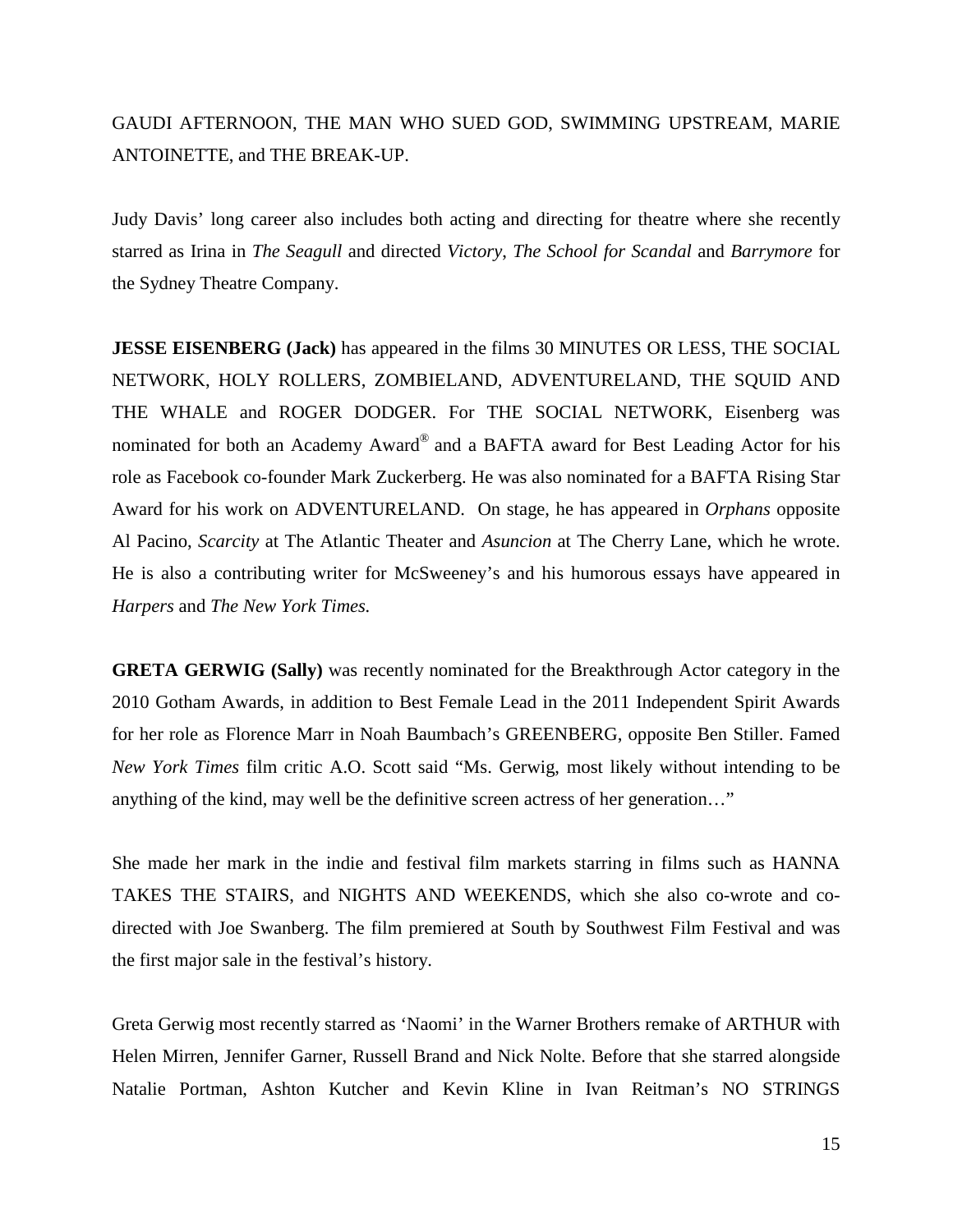ATTACHED for Paramount Pictures. She can currently be seen playing the lead role of 'Violet' in Whit Stillman's new comedy DAMSELS IN DISTRESS, released by Sony Pictures Classics. She recently shot Fox Searchlight's LOLA VERSUS in which she plays the role of Lola.

This summer Gerwig will be a part of the ensemble cast of HBO's new series *The Corrections* based on the Jonathan Franzen novel of the same title. Her other credits include lead roles in Mary Bronstein's YEAST, the Duplass Brothers' BAGHEAD, and THE HOUSE OF THE DEVIL. A Magna Cum Laude graduate of Barnard College, Columbia University, Gerwig makes her home in New York.

Academy Award® nominee **ELLEN PAGE (Monica)** has established herself as one of the most talented actresses in Hollywood today. She continues to build on her impressive body of work with a diverse line-up of roles with some of the most acclaimed directors of all time.

In addition to starring in TO ROME WITH LOVE, Page will be starring in the Fox Searchlight thriller THE EAST, a story centered on a contract worker who is tasked with infiltrating an anarchist group, only to find herself falling for its leader. Page will appear opposite Brit Marling, Alexander Skarsgård and Patricia Clarkson.

In 2010, Page starred in a host of roles: Christopher Nolan's award-winning psychological thriller INCEPTION, opposite Leonardo DiCaprio, Joseph Gordon-Levitt and Marion Cotillard; the independent film PEACOCK, written and directed by David Lander and also starring Susan Sarandon and Cillian Murphy; and the dark comedy SUPER, opposite Rainn Wilson and Liv Tyler.

Other recent credits include Fox Searchlight's WHIP IT (2009), which was Drew Barrymore's directorial debut. Page led an all-star cast including Kristin Wiig, Marcia Gay Harden, Alia Shawkat, Juliette Lewis and Jimmy Fallon.

With her breakout role in Jason Reitman's hit comedy JUNO, Ellen received Academy Award®, BAFTA, Golden Globe® and SAG Best Actress nominations, and won the Independent Spirit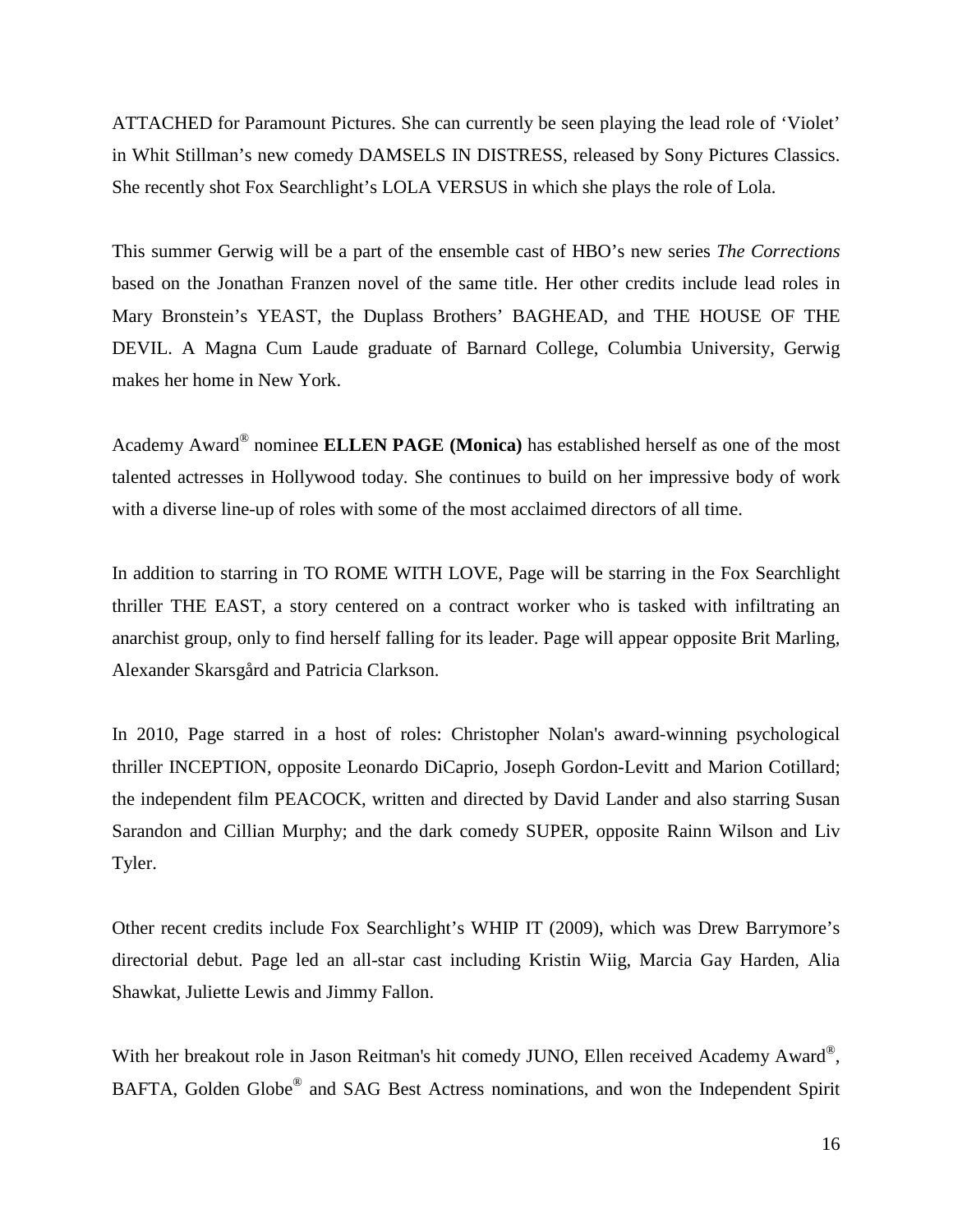Award for her performance. Written by Diablo Cody, the film is about an offbeat teenager (Page) who finds herself unexpectedly pregnant and makes a surprising and mature decision regarding her unborn child. Cody won the Oscar® for Best Screenplay for the film.

Ellen's other credits include the title role of Bruce McDonald's, THE TRACEY FRAGMENTS (2007) where she portrayed a bullied 15-year-old high school girl; AN AMERICAN CRIME, starring alongside Catherine Keener; and the third installation of the X-Men franchise, X-MEN: THE LAST STAND (2006), which grossed more than \$230 million dollars worldwide. She has also starred in the Canadian ensemble piece THE STONE ANGEL, featuring Ellen Burstyn and directed by Kari Skogland; Alison Murray's MOUTH TO MOUTH; Daniel MacIvor's ensemble piece WILBY WONDERFUL; and SMART PEOPLE, opposite Dennis Quaid, Sarah Jessica Parker and Thomas Haden Church. As the lead in Lionsgate's 2005 independent feature HARD CANDY, directed by David Slade, Page garnered much praise for her tour de force performance as a 14-year-old girl who meets a 30-year-old photographer on the Internet and then looks to expose him as pedophile. Also starring Patrick Wilson and Sandra Oh, the indie film premiered at the 2005 Sundance Film Festival.

A native of Halifax, Nova Scotia, Page has long been a fixture in Canadian television and cinema. She began her career at the age of ten on the award-winning television movie, *Pit Pony*, for which she received a Gemini nomination for Best Performance in a Children's Program and a Young Artist Awards nomination for Best Performance in a TV Drama Series. Later, Page appeared as Joanie' in *Marion Bridge*, where she won an ACTRA Maritimes Award for Outstanding Female Performance. The film also won the award for Best Canadian First Feature at the Toronto International Film Festival. She won a Gemini Award for her role of Lilith' in the first season of *ReGenesis*, a one-hour drama for TMN/Movie Central, and for the cable feature, *Mrs. Ashboro's Cat*, for Best Performance in a Children's or Youth Program or Series. In addition, Page appeared in the cult hit TV series *Trailer Park Boys*.

# # #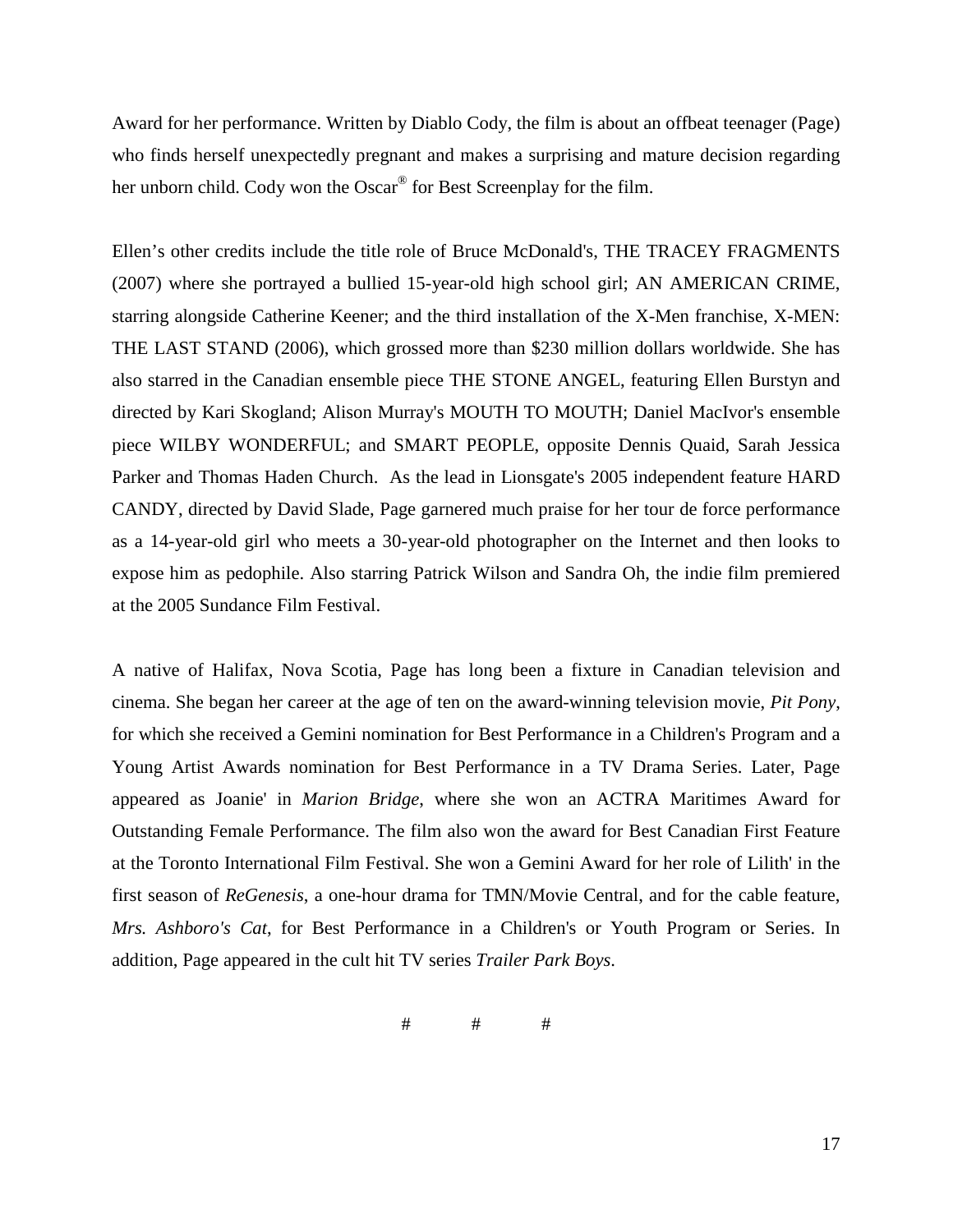## **TO ROME WITH LOVE About the Supporting Cast**

**ANTONIO ALBANESE (Luca Salta)** is an Italian actor, director and writer. Beginning his career in the theatre in Milan, Albanese became a popular TV comedian in the early 1990's, creating a number of comic personas which he showcased on the Maurizio Costanza talk show and on *Mai dire gol.* His films include UN'ANIMA DIVISA IN DUE, ALLELUIA, ALLELUIA…CORREVA L'ANNO 999, VESNA VA VELOCE, YOU LAUGH, LUCKY AND ZORBA (voice), STORK DAY, LA SECONDA NOTTE DI NOZZE, MANUALE D'AMORE 2, DAYS AND CLOUDS, QUESTIONE DI CUORE, and QUALUNQUEMENTE, which he also wrote. Albanese directed and starred in UOMO D'ACQUA DOLCE (also wrote), LA FAME E LA SETE (also wrote) and IL NOSTRO MATRIMONIO È IN CRISI. Albanese has been nominated repeatedly for several prestigious Italian awards (including the Italian Golden Globes) and won Best Actor at the Venice Film Festival in 2000 for his performance in HOLY TONGUE.

**FABIO ARMILIATO (Giancarlo)** is one of the most renowned tenors of his generation. TO ROME WITH LOVE marks his debut as a film actor. Armiliato was born in Genoa and studied at the Niccolò Paganini conservatory in his home town. He made his official debut in 1984 as Gabriele Adorno in Verdi's *Simon Boccanegra*. After winning the Tito Schipa competition in Lecce, his international career developed rapidly and led him to some of the greatest Opera Houses in the world. He made his debut at the Metropolitan Opera House with *Il Trovatore*, returning later in *Aida* and *Madame Butterfly.* He has also performed in the Teatro all Scala in Milan, in the Opera de Paris, and in the San Francisco Opera. He performed *Madame Butterfly* in La Scala, in the Puccini Festival (Torre del Lago) and in the New National Theatre (Tokyo). Recent performances include the *Great Singers of Our Time* Concert (Athens), *Turandot* (Seville), *Luisa Miller* (Zurich), *Force of Destiny* (Vienna), *Othello* and *Il Trovatore* (Liege), *Carmen* (Barcelona), and *Mefistofele* (Monte Carlo).

**ALESSANDRA MASTRONARDI (Milly)** was born in 1986 in Naples, but has since lived primarily in Rome. Her acting career began in 1999 when she got a role in the TV series *Un*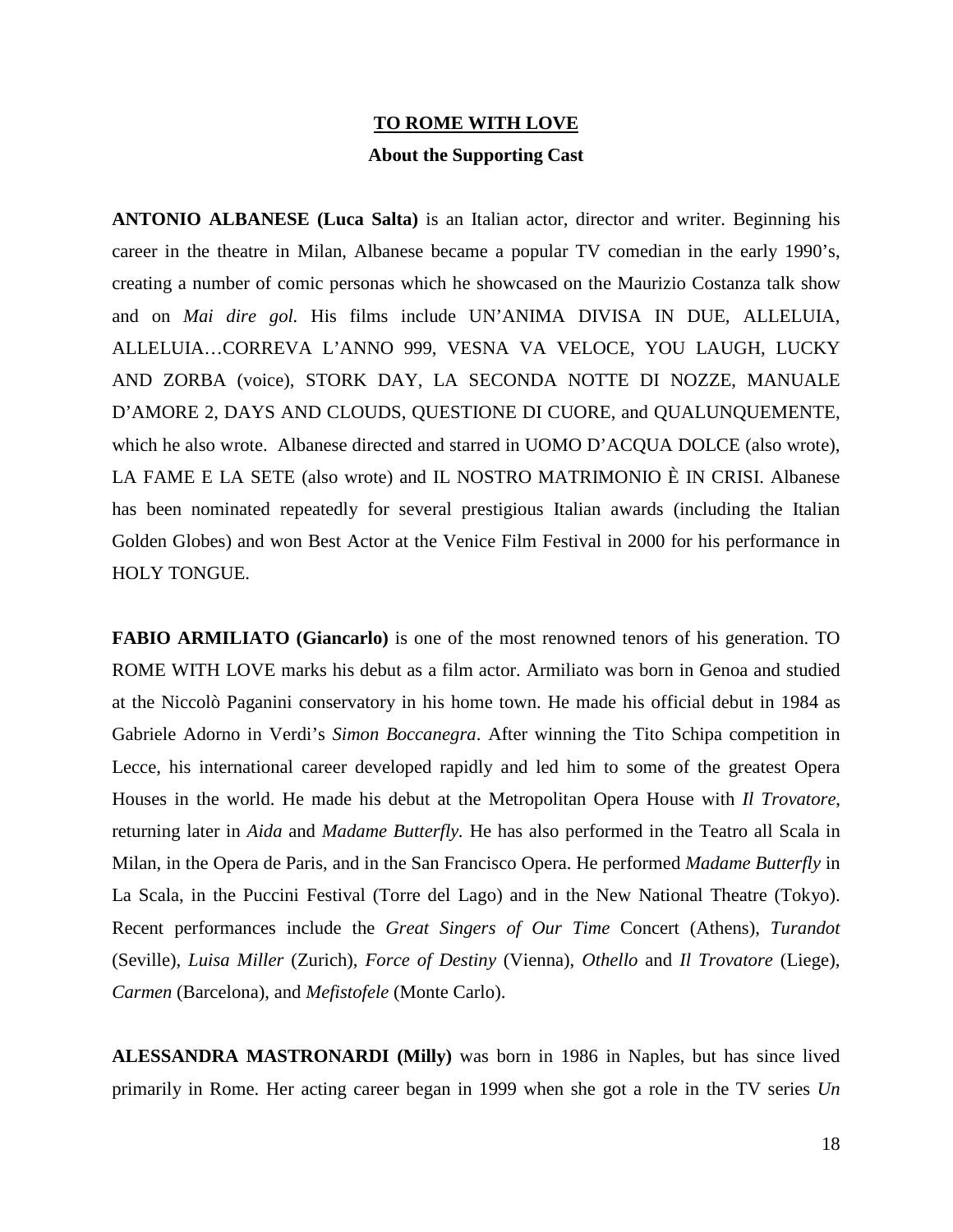*prete tra noi*, followed by her feature film debut in IL MANOSCRITTO DI VAN HECKEN that same year. Most of her subsequent work has been on television, including the series, *Un medico in famiglia, Don Mateo, I Cesaroni* , and *Romanzo criminale-la serie*, and the TV movies *Il veterinario, Il grande Torino, Non smettere di sognare, Pope Pius XII, Atelier Fontana – Le sorelle della moda,* and *La chartreuse de Parma*. Her other films include DON'T TELL, PROVA A VOLARE and AMERIQUA, starring opposite Alec Baldwin. This year she has the lead role in the 12-part \$30 million dollar TV series, *Titanic: Blood and Steel*, opposite Derek Jacobi, Neve Campbell and Chris Noth. The series is set before the Titanic sets sail and focuses on the ship's construction and the social, political and economic issues of the period.

**ORNELLA MUTI (Pia Fusari)** modeled as a teenager and made her film debut in 1970 in the Italian film THE MOST BEAUTIFUL WIFE and has since primarily worked in Italian cinema. She made her British film debut as 'Princess Aura' in FLASH GORDON in 1980, also starring Timothy Dalton and Max von Sydow. American movies she has since appeared in include OSCAR by Joe Landis and starring Sylvester Stallone, and Eugene Levy's ONCE UPON A CRIME starring James Belushi and Cybill Shepherd. She has been nominated for several European film awards, and gone on to win Best Actress at the Venice Film Festival for her role in PRIVATE CODE in 1988. Her films include THE HOUSE OF THE DOVES, LEONOR, Marco Ferreri's THE LAST WOMAN and TALES OF ORDINARY MADNESS, AND AGNES CHOSE TO DIE, VIVA ITALIA!, THE TAMING OF THE SCOUNDREL, LIFE IS BEAUTIFUL, James Toback's LOVE & MONEY, SWANN IN LOVE, THE FUTURE IS WOMAN, Franco Rosi's CHRONICLE OF A DEATH FORETOLD, WAIT UNTIL SPRING, BANDINI, John Landis' OSCAR, STELLA'S FAVOR, LES BRONZES 3 and POSTCARDS FROM ROME, among many others.

**FLAVIO PARENTI (Michelangelo)** was born in Paris, and grew up in both France and Italy learning to speak both languages. He has worked as both an actor and director in theatre and television. His theater debut was Bertolt Brecht's *Mother Courage and Her Children,* which he also co-directed. He made his film debut in 2008 with TALK ABOUT LOVE, followed by COLPO D'OCCHIO and BLOOD OF THE LOSERS. On TV, he played Albert Einstein's son in Liliana Cavani's *Einstein*. Following that, he starred alongside Tilda Swinton in the highly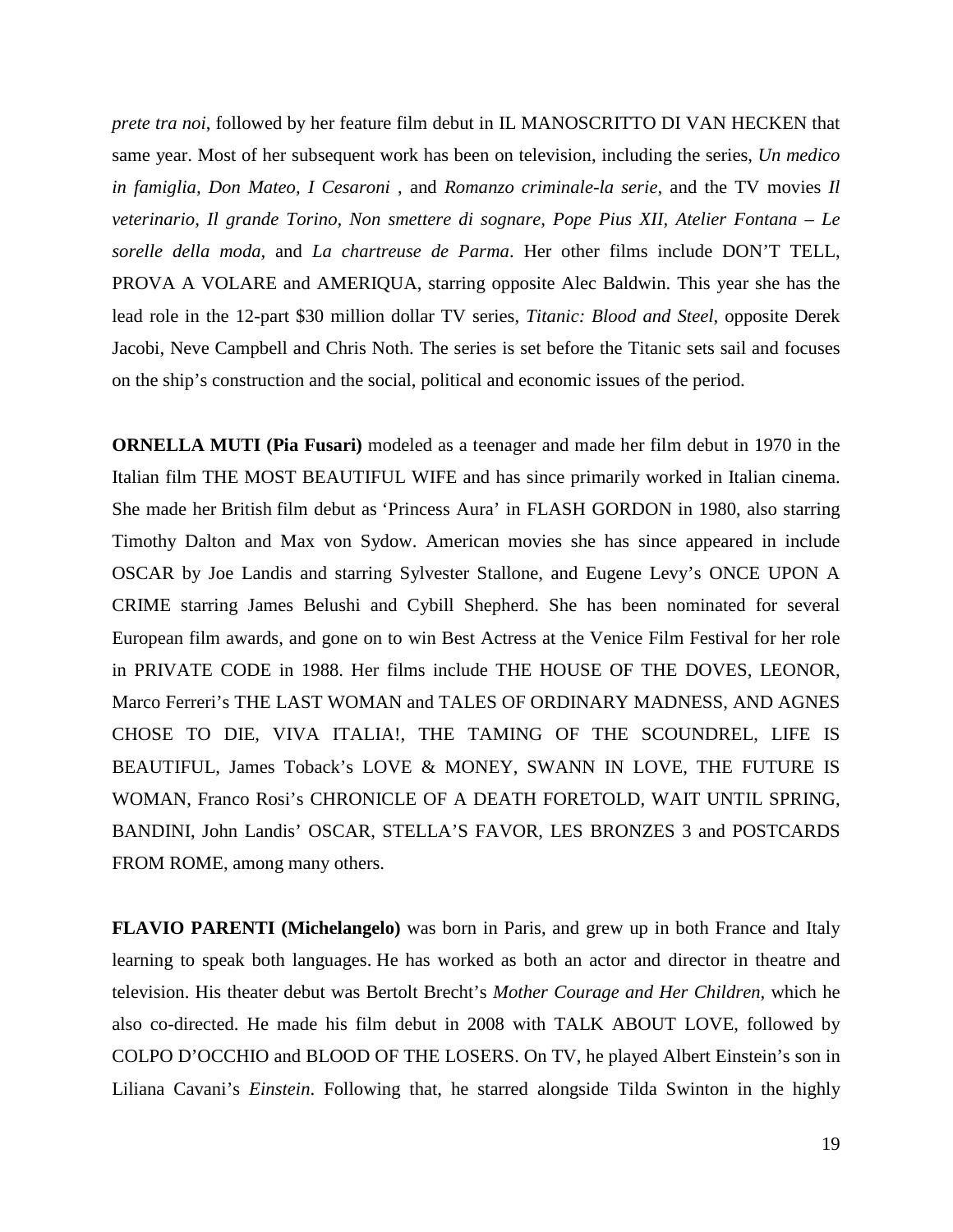acclaimed and Academy Award® nominated film I AM LOVE, directed by Luca Guadagnino. He made his feature film directing debut with QUANTUM BUTTERFLY DREAM, which won Best Film at the Los Angeles DIY Festival.

**ALISON PILL (Hayley)** most recently starred in Woody Allen's film MIDNIGHT IN PARIS. She has also acted on Broadway in *The Miracle Worker* and *Mauritius*, and in the Off-Broadway hits *This Wide Night,* Neil LaBute's *Reasons to be Pretty*, and *Blackbird*, for which she received Lucille Lortel, Outer Critics Circle and Drama League nominations. Pill was nominated for a Tony® Award for her Broadway debut in *The Lieutenant of Inishmore* and for a Lucille Lortel Award for *On the Mountain*. She won a Drama Desk Award for Outstanding Ensemble in the U.S. premiere of *The Distance from Here* and starred in an Off-Broadway run of *None of the Above*. Her films include SCOTT PILGRIM VS. THE WORLD, MILK, DAN IN REAL LIFE, DEAR WENDY, CONFESSIONS OF A TEENAGE DRAMA QUEEN, PIECES OF APRIL, and GOON, with Seann William Scott. She was recently seen on television in *The Pillars of the Earth* and *In Treatment*, and has a lead role in Aaron Sorkin's upcoming HBO series *The Newsroom*, opposite Jeff Daniels, Emily Mortimer, and Sam Waterston.

**RICCARDO SCAMARCIO (Hotel Robber)** made his acting debut in 2001 in the TV series *Compagni di scuola* and made his film debut in the critically acclaimed THE BEST OF YOUTH, followed by his breakout role in THREE STEPS OVER HEAVEN, which made him into a very popular actor, particularly among young people. Among his credits are THE SCENT OF BLOOD, TEXAS, MIO FRATELLO E UN FIGLIO UNICO (for which he won a David di Donatello nomination for Best Supporting Actor), MANUALE D'AMORE – CAPITOLI SUCCESSIVI, HO VOGLIA DI TE and Abel Ferrara's GO GO TALES, COLPO D'OCCHIO, ITALIANS, IL GRANDE SOGNO, Costa-Gavras' EDEN IS WEST, L'UOMO NERO, THE FRONT LINE, LOOSE CANNONS, THE AGES OF LOVE (with Robert De Niro and Monica Belucci), and POLISSE, among others. On TV, he starred in the mini-series *Black Arrow* (2006) and *Il segreto dell'acqua* (2011).

**ALESSANDRO TIBERI (Antonio)** has had a long career in dubbing television series and films for an Italian audience. He first started acting for television and in films in the early 1990s, and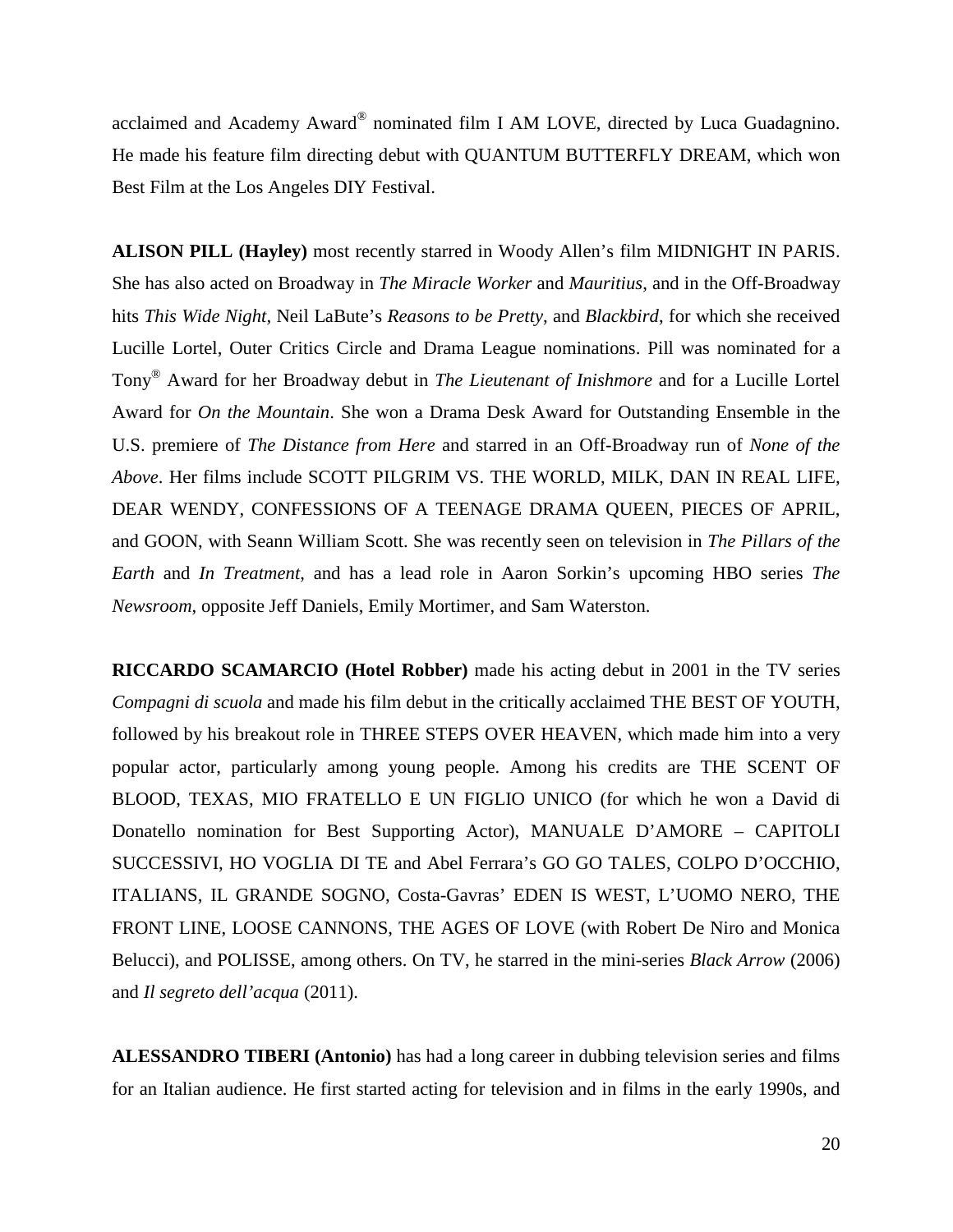made his feature film debut in ULTRÀ, which won a Silver Bear at the Berlin Film Festival. Other films include ASCOLTA LA CANZONE DEL VENTO, COSE CHE SI DICONO AL BUIO (with Alessandra Mastronardi), SCRIVILO SUI MURI, ASPETTANDO IL SOLE and Stefano Chiantini's UNA PICCOLA STORIA and L'AMORE NON BASTA. In 2009, he got the lead role in Massimo Venier's GENERAZIONE MILLE EURO which was nominated for Best Comedy by the Italian National Syndicate of Film Journalists. Tiberi's television credits include the series *Ho sposato un calciatore* (2005) based on British ITV's *Footballers' Wives*, the crime series *R.I.S. - Delitti imperfetti* (2008) and *Quo Vadis, Baby?* (2008). He was one of the main characters in the television series *Boris*, which has won a Golden Pegasus, and later played the same character in the film version of the series, BORIS: THE MOVIE. More recently he appeared in the film IMMATURI starring Isabelle Adriani, Raoul Bova and Simona Caparrini. He will next be appearing in the comedy WORKERS released later this year.

# # #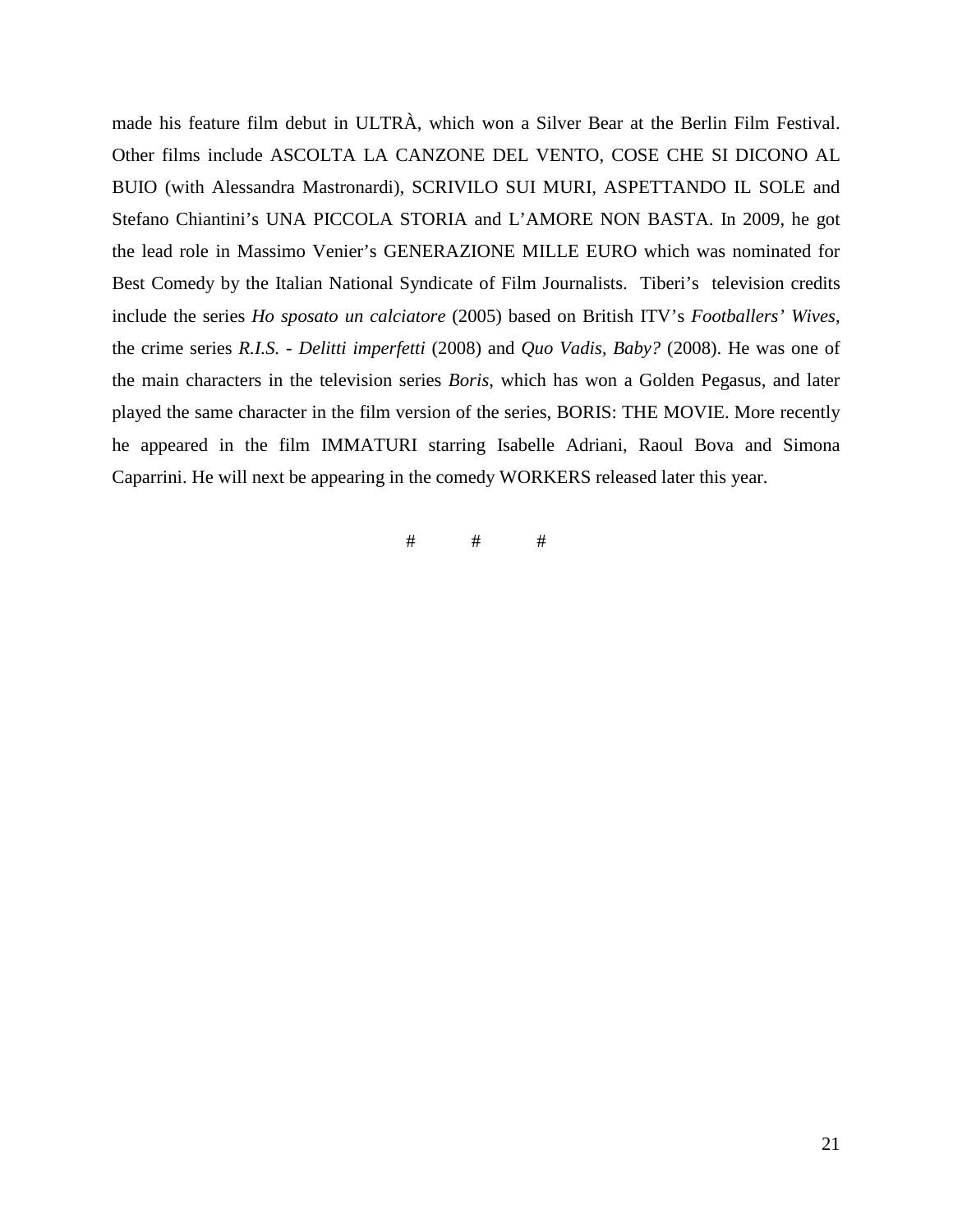#### **Writer-Director Woody Allen**

| What's New Pussycat?                                                               | 1965/screenwriter, actor                                                                                                                                                                    |
|------------------------------------------------------------------------------------|---------------------------------------------------------------------------------------------------------------------------------------------------------------------------------------------|
| What's Up, Tiger Lily?                                                             | 1966/co-screenwriter, actor                                                                                                                                                                 |
| Casino Royale                                                                      | 1967/actor                                                                                                                                                                                  |
| Take the Money and Run                                                             | 1969/director, co-screenwriter, actor                                                                                                                                                       |
| <b>Bananas</b>                                                                     | 1971/director, co-screenwriter, actor                                                                                                                                                       |
| Everything You Always<br>Wanted to Know About Sex<br><b>But Were Afraid to Ask</b> | 1972/director, screenwriter, actor                                                                                                                                                          |
| Play It Again, Sam                                                                 | 1972/screenwriter, actor                                                                                                                                                                    |
| <i>Sleeper</i>                                                                     | 1973/director, co-screenwriter, actor                                                                                                                                                       |
| Love and Death                                                                     | 1975/director, screenwriter, actor                                                                                                                                                          |
| The Front                                                                          | 1976/actor                                                                                                                                                                                  |
| Annie Hall                                                                         | 1977/director, co-screenwriter, actor<br>Academy Award nominee (& winner), Best Director<br>Academy Award nominee (& winner), Best Original Screenplay<br>Academy Award nominee, Best Actor |
| <i>Interiors</i>                                                                   | 1978/director, screenwriter<br>Academy Award nominee, Best Director<br>Academy Award nominee, Best Original Screenplay                                                                      |
| <b>Manhattan</b>                                                                   | 1979/director, co-screenwriter, actor<br>Academy Award nominee, Best Original Screenplay                                                                                                    |
| <b>Stardust Memories</b>                                                           | 1980/director, screenwriter, actor                                                                                                                                                          |
| A Midsummer Night's<br>Sex Comedy                                                  | 1982/director, screenwriter, actor                                                                                                                                                          |
| Zelig                                                                              | 1983/director, screenwriter, actor                                                                                                                                                          |
| <b>Broadway Danny Rose</b>                                                         | 1984/director, screenwriter, actor<br>Academy Award nominee, Best Director<br>Academy Award nominee, Best Original Screenplay                                                               |
| The Purple Rose of Cairo                                                           | 1985/director, screenwriter<br>Academy Award nominee, Best Original Screenplay                                                                                                              |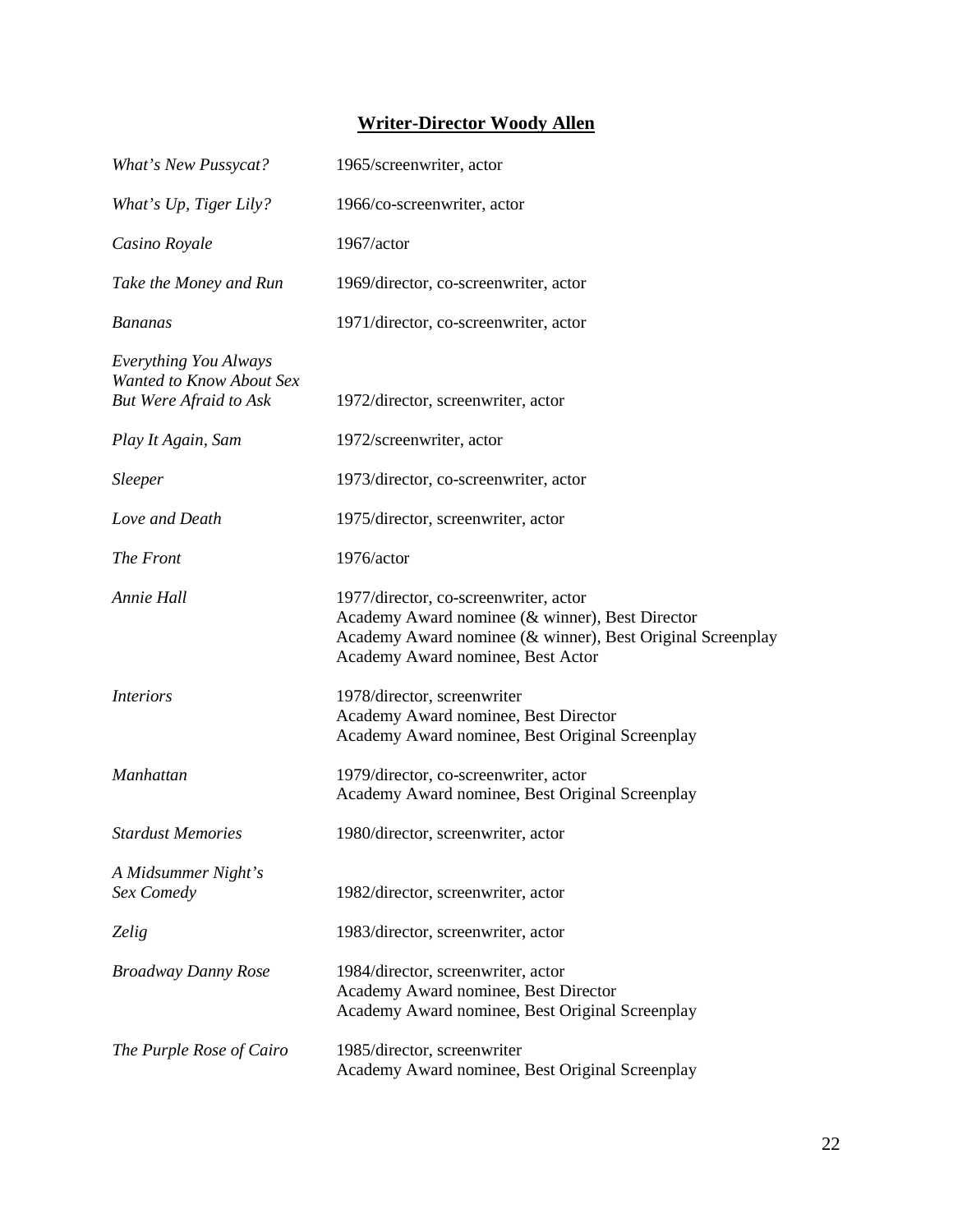| <b>Hannah and Her Sisters</b>                        | 1986/director, screenwriter, actor<br>Academy Award nominee, Best Director<br>Academy Award nominee (& winner), Best Original Screenplay |
|------------------------------------------------------|------------------------------------------------------------------------------------------------------------------------------------------|
| Radio Days                                           | 1987/director, screenwriter, narrator<br>Academy Award nominee, Best Original Screenplay                                                 |
| September                                            | 1987/director, screenwriter                                                                                                              |
| Another Woman                                        | 1988/director, screenwriter                                                                                                              |
| <b>New York Stories</b><br>("Oedipus Wrecks")        | 1989/director, screenwriter, actor                                                                                                       |
| <b>Crimes and Misdemeanors</b>                       | 1989/director, screenwriter, actor<br>Academy Award nominee, Best Director<br>Academy Award nominee, Best Original Screenplay            |
| Alice                                                | 1990/director, screenwriter<br>Academy Award nominee, Best Original Screenplay                                                           |
| Scenes from a Mall                                   | 1991/actor                                                                                                                               |
| Shadows and Fog                                      | 1992/director, screenwriter, actor                                                                                                       |
| <b>Husbands and Wives</b>                            | 1992/director, screenwriter, actor<br>Academy Award nominee, Best Original Screenplay                                                    |
| Manhattan Murder Mystery                             | 1993/director, co-screenwriter, actor                                                                                                    |
| <b>Bullets Over Broadway</b>                         | 1994/director, co-screenwriter<br>Academy Award nominee, Best Director<br>Academy Award nominee, Best Original Screenplay                |
| Don't Drink the Water<br>(made-for-television movie) | 1994/director, screenwriter, actor                                                                                                       |
| <b>Mighty Aphrodite</b>                              | 1995/director, screenwriter, actor<br>Academy Award nominee, Best Original Screenplay                                                    |
| Everyone Says I Love You                             | 1996/director, screenwriter, actor                                                                                                       |
| <b>Deconstructing Harry</b>                          | 1997/director, screenwriter, actor<br>Academy Award nominee, Best Original Screenplay                                                    |
| The Sunshine Boys<br>(made-for-television movie)     | 1997/actor                                                                                                                               |
| <b>Antz</b>                                          | 1998/actor (voice)                                                                                                                       |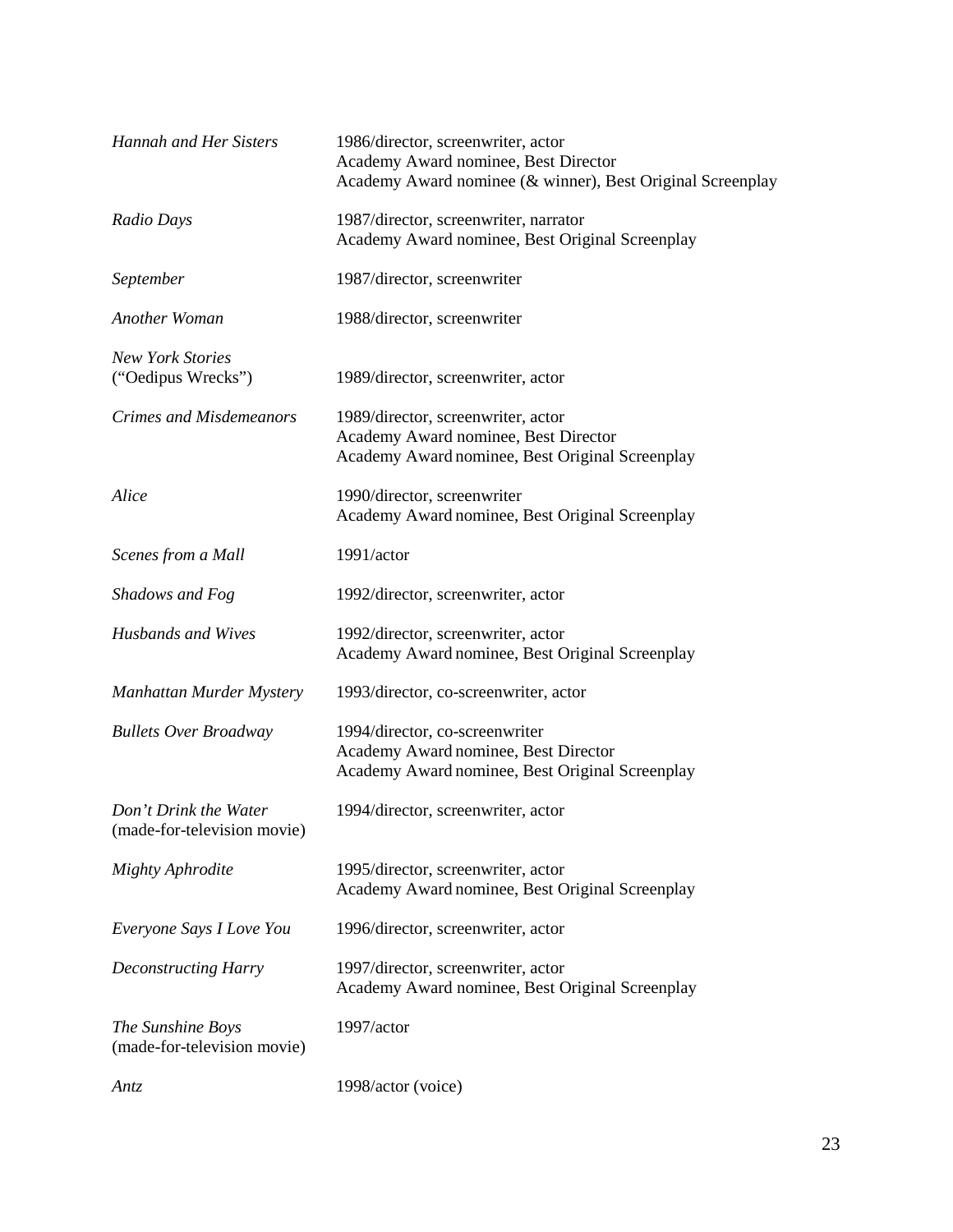| The Impostors                         | 1998/actor (cameo)                                                                                                                                                                                                                    |
|---------------------------------------|---------------------------------------------------------------------------------------------------------------------------------------------------------------------------------------------------------------------------------------|
| Celebrity                             | 1998/director, screenwriter                                                                                                                                                                                                           |
| Sweet and Lowdown                     | 1999/director, screenwriter, on-camera interviewee                                                                                                                                                                                    |
| <b>Small Time Crooks</b>              | 2000/director, screenwriter, actor                                                                                                                                                                                                    |
| Picking Up the Pieces                 | 2000/actor                                                                                                                                                                                                                            |
| Company Man                           | 2001/actor (cameo)                                                                                                                                                                                                                    |
| The Curse of the<br>Jade Scorpion     | 2001/director, screenwriter, actor                                                                                                                                                                                                    |
| Sounds from a Town I Love<br>(short)  | 2001/director/screenwriter                                                                                                                                                                                                            |
| Hollywood Ending                      | 2002/director, screenwriter, actor                                                                                                                                                                                                    |
| <b>Anything Else</b>                  | 2003/director, screenwriter, actor                                                                                                                                                                                                    |
| Melinda and Melinda                   | 2004/director, screenwriter                                                                                                                                                                                                           |
| <b>Match Point</b>                    | 2005/director, screenwriter<br>Academy Award nominee, Best Original Screenplay                                                                                                                                                        |
| Scoop                                 | 2006/director, screenwriter, actor                                                                                                                                                                                                    |
| Cassandra's Dream                     | 2007/director, screenwriter                                                                                                                                                                                                           |
| Vicky Cristina Barcelona              | 2008/director, screenwriter                                                                                                                                                                                                           |
| <b>Whatever Works</b>                 | 2009/director, screenwriter                                                                                                                                                                                                           |
| You Will Meet a<br>Tall Dark Stranger | 2010/director, screenwriter                                                                                                                                                                                                           |
| Midnight in Paris                     | 2011/ director, screenwriter<br>Academy Award nominee (& winner), Best Original Screenplay<br>Academy Award nominee, Best Picture<br>Academy Award nominee, Best Director<br>Academy Award nominee, Best Achievement in Art Direction |

Academy Awards summary

Nominated seven times for Best Director; won for *Annie Hall* Nominated fifteen times for Best Original Screenplay; won for *Annie Hall*, *Hannah and Her Sisters* and *Midnight in Paris* Nominated one time for Best Actor Three films nominated for Best Picture; won for *Annie Hall*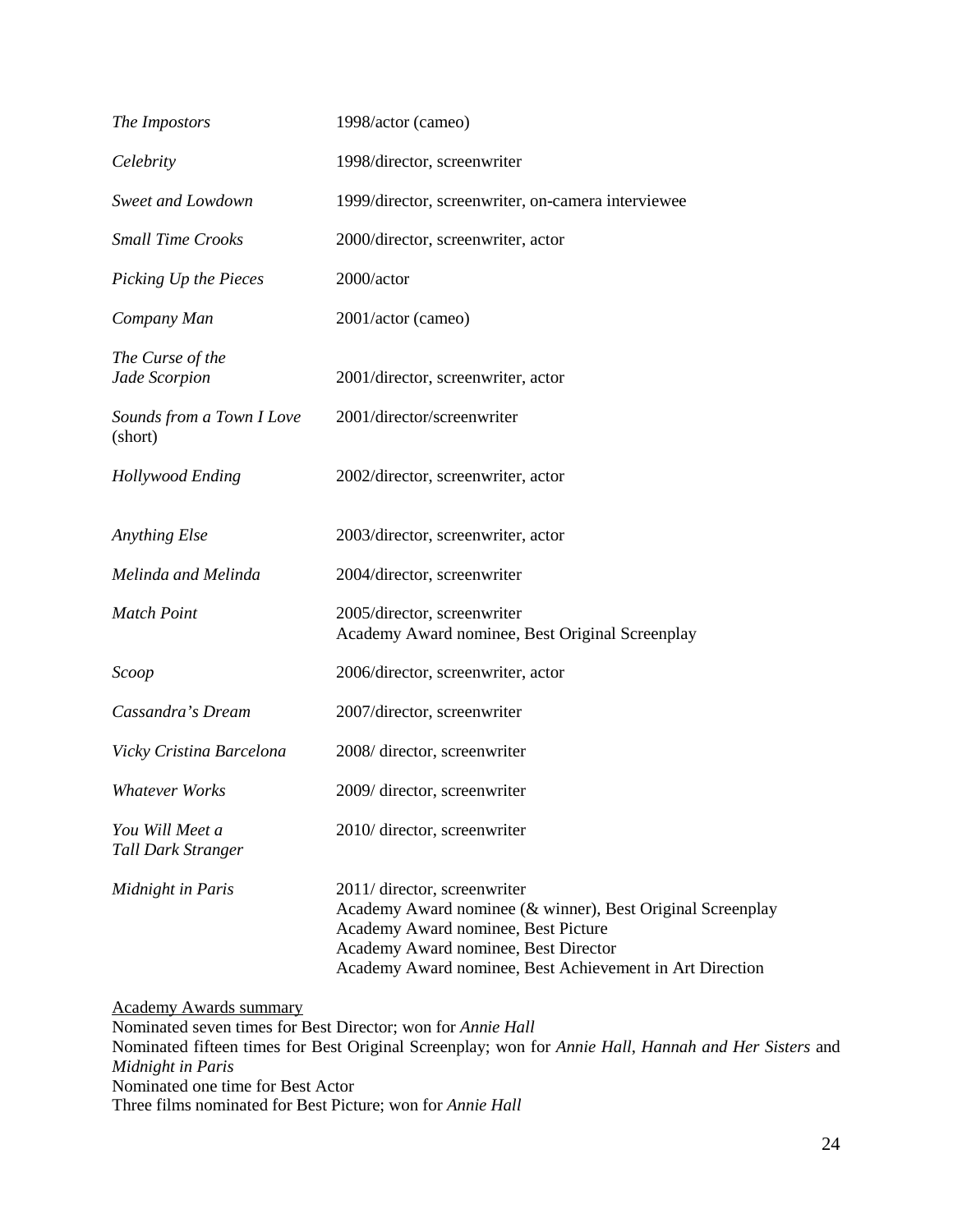## **TO ROME WITH LOVE About the Filmmakers**

**LETTY ARONSON (Producer)** previously produced Woody Allen's MIDNIGHT IN PARIS, which was nominated for an Academy Award® for Best Picture in 2012, YOU WILL MEET A TALL DARK STRANGER, WHATEVER WORKS, VICKY CRISTINA BARCELONA, CASSANDRA'S DREAM, SCOOP, MATCH POINT, MELINDA AND MELINDA, HOLLYWOOD ENDING, and THE CURSE OF THE JADE SCORPION.

Her extensive film, television, and stage experience includes numerous other collaborations with Mr. Allen. She co-executive-produced such films as DON'T DRINK THE WATER, which marked Mr. Allen's first foray into television moviemaking; BULLETS OVER BROADWAY, which garnered seven Academy Award<sup>®</sup> nominations, winning for Best Supporting Actress (Dianne Wiest); MIGHTY APHRODITE, for which Mira Sorvino won the Academy Award® for Best Supporting Actress; and SWEET AND LOWDOWN, for which Sean Penn and Samantha Morton both earned Academy Award<sup>®</sup> nominations. Her other credits as a co-executive producer include Mr. Allen's highly acclaimed musical comedy EVERYONE SAYS I LOVE YOU; as well as his films CELEBRITY, DECONSTRUCTING HARRY and SMALL TIME CROOKS.

In addition, Aronson co-executive-produced THE SPANISH PRISONER, written for the screen and directed by Pulitzer Prize-winning playwright and critically acclaimed filmmaker David Mamet. Critics universally praised the film when it was released in 1998. She also co-executiveproduced INTO MY HEART, which was written and directed by two newcomers, Sean Smith and Anthony Stark; and Coky Giedroyc's WOMEN TALKING DIRTY, starring Helena Bonham Carter, which marked Ms. Aronson's first European co-production with Elton John's Rocket Pictures.

Her credits also include *Dinah Was*, the off-Broadway musical about blues legend Dinah Washington; THE STORY OF A BAD BOY, written and directed by acclaimed playwright Tom Donaghy; JUST LOOKING, a heartwarming coming-of-age film directed by Jason Alexander;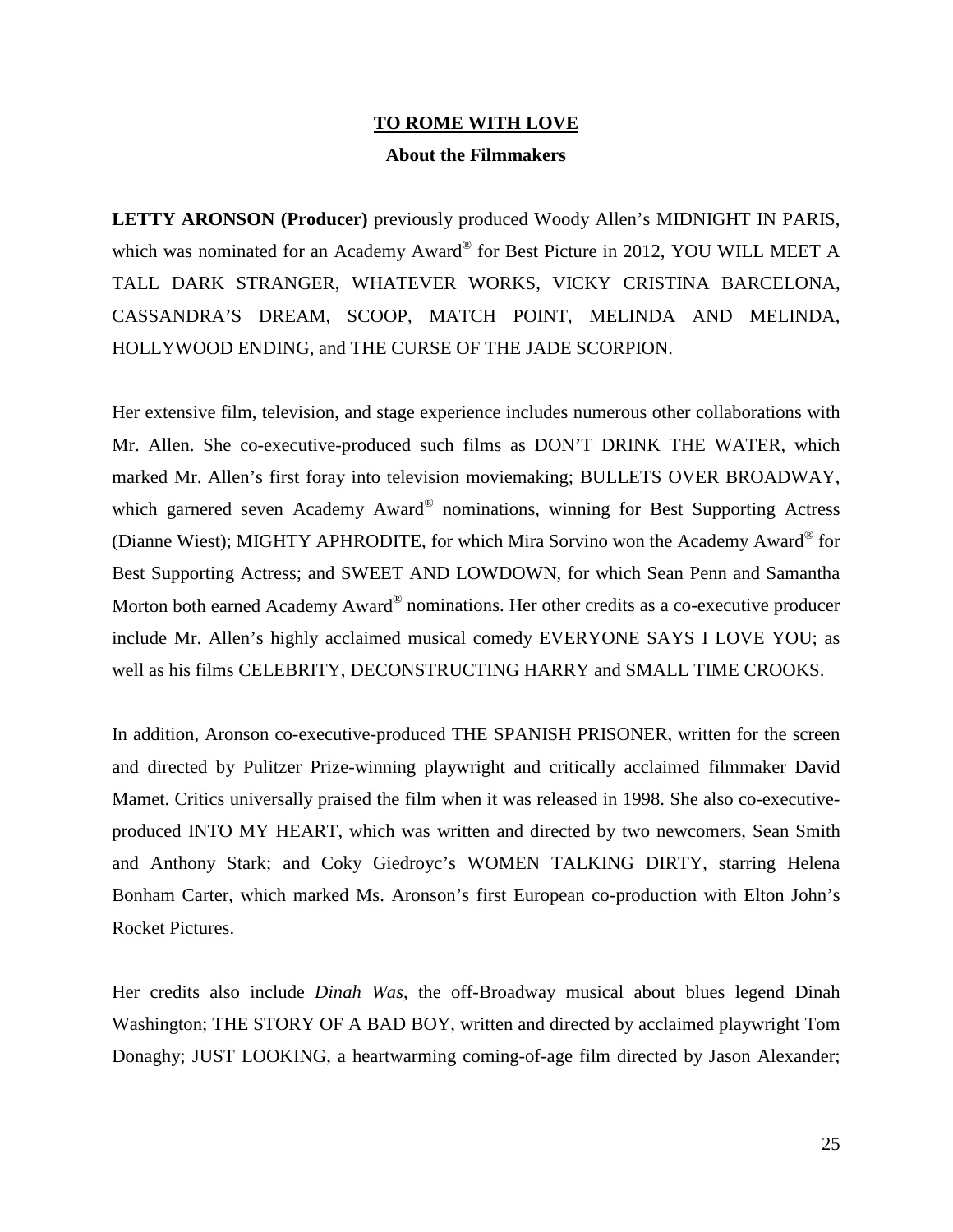and the comedy SUNBURN, directed by Nelson Hume, which screened at the Galway Film Festival and the 1999 Toronto International Film Festival.

Aronson's television work includes *Saturday Night Live* and *The Robert Klein Comedy Hour,*  both for NBC. In the world of theatre, she served as associate producer of *Death Defying Acts*, an off-Broadway comedy consisting of three one-act plays written by Elaine May, Woody Allen, and David Mamet. She had earlier served as Vice President of the Museum of Television and Radio for ten years.

**STEPHEN TENENBAUM (Producer),** previously produced MIDNIGHT IN PARIS which was nominated for an Academy Award® for Best Picture in 2012. He also produced Woody Allen's VICKY CRISTINA BARCELONA, winner of the 2008 Golden Globe® for Best Motion Picture (Comedy or Musical), YOU WILL MEET A TALL DARK STRANGER, WHATEVER WORKS, and CASSANDRA'S DREAM. He served as executive producer on SCOOP, MATCH POINT, MELINDA AND MELINDA, ANYTHING ELSE, HOLLYWOOD ENDING, and THE CURSE OF THE JADE SCORPION, the last of which marked his first onscreen producing credit.

Tenenbaum graduated with a B.S. from New York University, where he majored in Accounting. He began his show business career in the financial arena, handling such noteworthy clients as The Beatles, Jimi Hendrix, Barbra Streisand, Bruce Springsteen, Percy Faith, the Platters, Nat King Cole, Mario Lanza, Gilda Radner, Robin Williams, and many others. Tenenbaum later decided to venture into the field of motion picture and television production, as well as personal management. He is currently a partner in Morra, Brezner, Steinberg & Tenenbaum Entertainment, Inc. (MBST), where his client roster includes Woody Allen, Billy Crystal, Robin Williams, and Alain Boubil (the creator of *Les Misérables* and *Miss Saigon*). MBST has also been involved in the production of feature films, including Barry Levinson's GOOD MORNING VIETNAM; Steve Gordon's ARTHUR; Danny DeVito's THROW MOMMA FROM THE TRAIN; and Bill Paxton's THE GREATEST GAME EVER PLAYED, among others.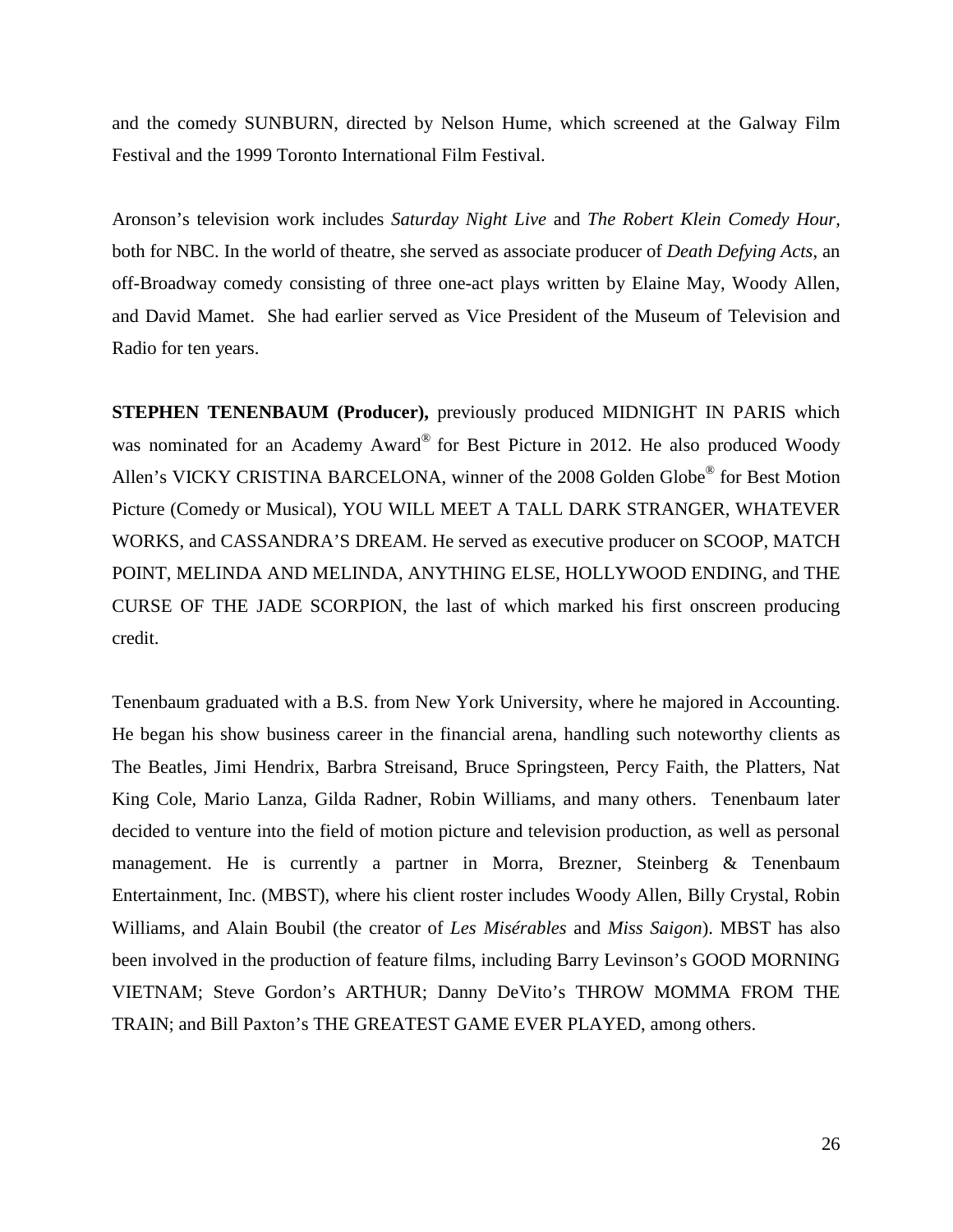TO ROME WITH LOVE is the 20<sup>th</sup> film that **HELEN ROBIN (Co-Producer)** has co-produced for Woody Allen. She began her film career as a production assistant on Allen's STARDUST MEMORIES. Over the course of his next 19 films, she worked her way up from an office production assistant, production coordinator, and production manager to, eventually, line producer. Robin co-produced ALICE, SHADOWS AND FOG, HUSBANDS AND WIVES, MANHATTAN MURDER MYSTERY, BULLETS OVER BROADWAY, MIGHTY APHRODITE and EVERYONE SAYS I LOVE YOU.

Following the last, she left Allen's production company to take some time off and do freelance film work. During that period, she worked as an associate producer on Allan Arkush's highlyrated television miniseries *The Temptations*, for Hallmark Entertainment and NBC.

After a three-year hiatus, Robin returned to work with Woody Allen on his comedy SMALL TIME CROOKS, which she co-produced. She has since served as a co-producer on all of his films, including SCOOP, MELINDA AND MELINDA, ANYTHING ELSE, HOLLYWOOD ENDING, THE CURSE OF THE JADE SCORPION, MATCH POINT, CASSANDRA'S DREAM, VICKY CRISTINA BARCELONA, WHATEVER WORKS, YOU WILL MEET A TALL DARK STRANGER and MIDNIGHT IN PARIS.

**DAVID NICHOLS (Co-Producer)** is an American film producer. Raised in England, his feature film career began in 1981 as second assistant director on Merchant/Ivory's HEAT AND DUST in India. He became a location and unit manager specializing in large-scale location films, including David Lean's A PASSAGE TO INDIA, Roland Joffe's THE MISSION and Peter Weir's THE MOSQUITO COAST, becoming a production manager in 1987 and in 1989 a line producer. His credits as an Executive Producer/Co-Producer include: Hector Babenco's AT PLAY IN THE FIELDS OF THE LORD, WAR OF THE BUTTONS, Renny Harlin's CUTTHROAT ISLAND, RACE THE SUN, and Jean-Jacques Annaud's SEVEN YEARS IN TIBET. In 1998, he produced the HBO film *Excellent Cadavers*, filmed in Rome and Sicily. In 2004 he was the Supervising Producer on Mike Barker's A GOOD WOMAN, filmed on Italy's Amalfi coast. In 2007, he line produced the Milan and Istanbul segments of Tom Tykwer's THE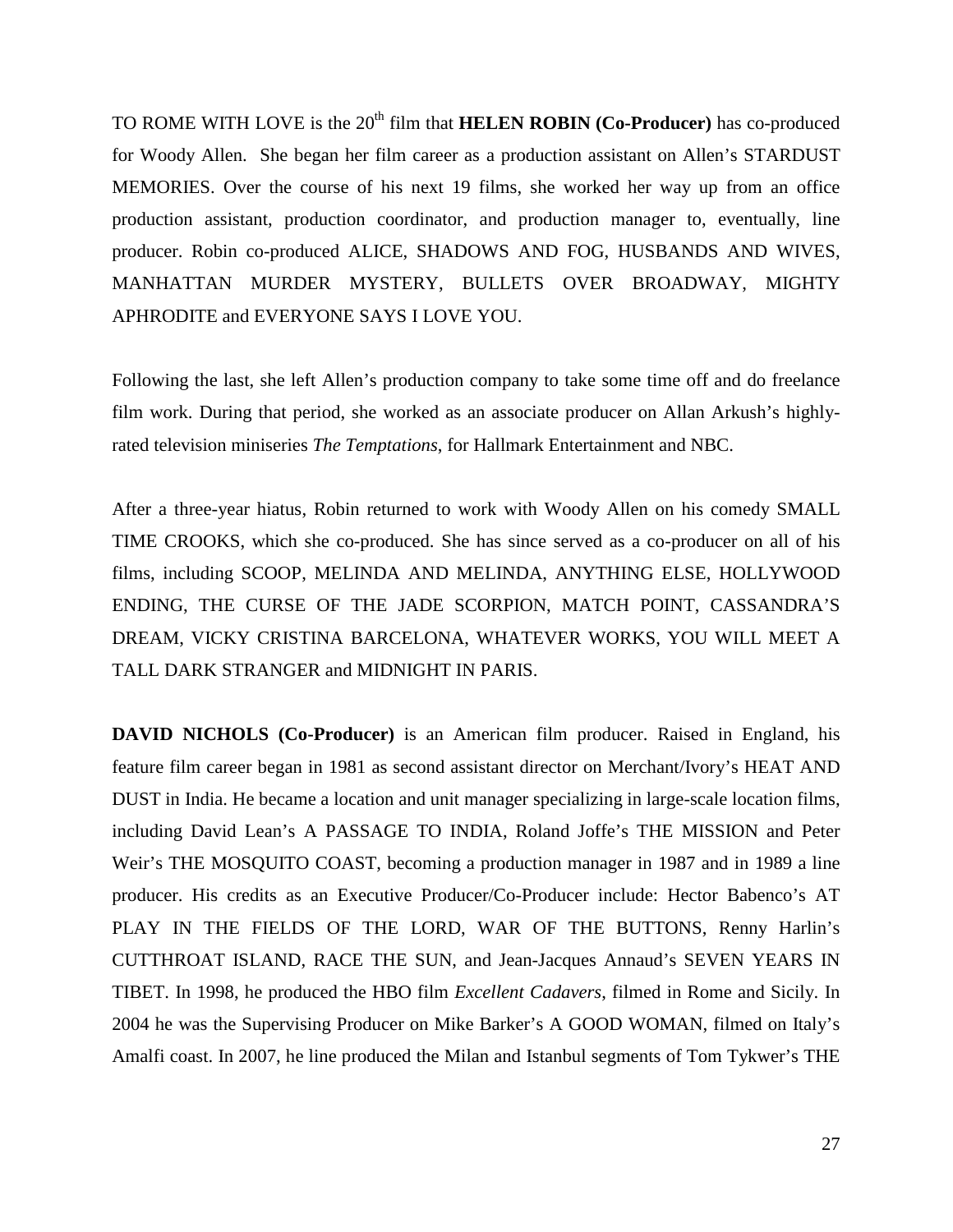INTERNATIONAL and in 2010 he was line producer on Florian Henckel von Donnersmarck's THE TOURIST, filmed on location in Venice, Italy.

After being based in Los Angeles for several years, he returned to Europe in 1998, and launched Cineroma Productions S.r.l., a film production and production service company in Rome. Cineroma Productions has supervised the Italian production for several films from the UK, Australia, and USA, including Guy Ritchie's SWEPT AWAY, Jan Sardi's LOVE'S BROTHER, THE INTERNATIONAL, and THE TOURIST. Cineroma also produces commercials for the Italian and international markets.

Academy Award®-nominated **DARIUS KHONDJI,** A.S.C., A.F.C. **(Director of Photography)** recently worked with Woody Allen on MIDNIGHT IN PARIS, and before that ANYTHING ELSE. Khondji was educated at New York University Film School and ICP (International Center of Photography). He shot his first film as director of photography while continuing to work in commercials, collaborating with such directors David Fincher, Jean-Baptiste Mondino, Chris Cunningham, Lars von Trier and William Klein, among others.

For his work on Alan Parker's EVITA, Khondji was nominated for Best Cinematography at the 69th Annual Academy Awards®, Best Cinematography at the 1997 BAFTA Film Awards, and Outstanding Achievement in Cinematography at the ASC Awards.

Khondji's other feature credits include: David Fincher's THE PANIC ROOM and SE7EN (Chicago Film Critics Award winner, ASC-nominated); Danny Boyle's THE BEACH; Roman Polanski's THE NINTH GATE; Neil Jordan's IN DREAMS; Philippe Parreno's ZIDANE: A 21ST CENTURY PORTRAIT; Jean-Pierre Jeunet's ALIEN: RESURRECTION; Bernardo Bertolucci's STEALING BEAUTY (nominated for best cinematography at the Donatello Awards); Marc Caro and Jean-Pierre Jeunet's THE CITY OF LOST CHILDREN and DELICATESSEN (both César-nominated for Best Cinematography); Michael Haneke's FUNNY GAMES; Sydney Pollack's THE INTERPRETER; Wong Kar-wai's MY BLUEBERRY NIGHTS, and Stephen Frears' CHÉRI. Upcoming for Khondji is UNTITLED JAMES GRAY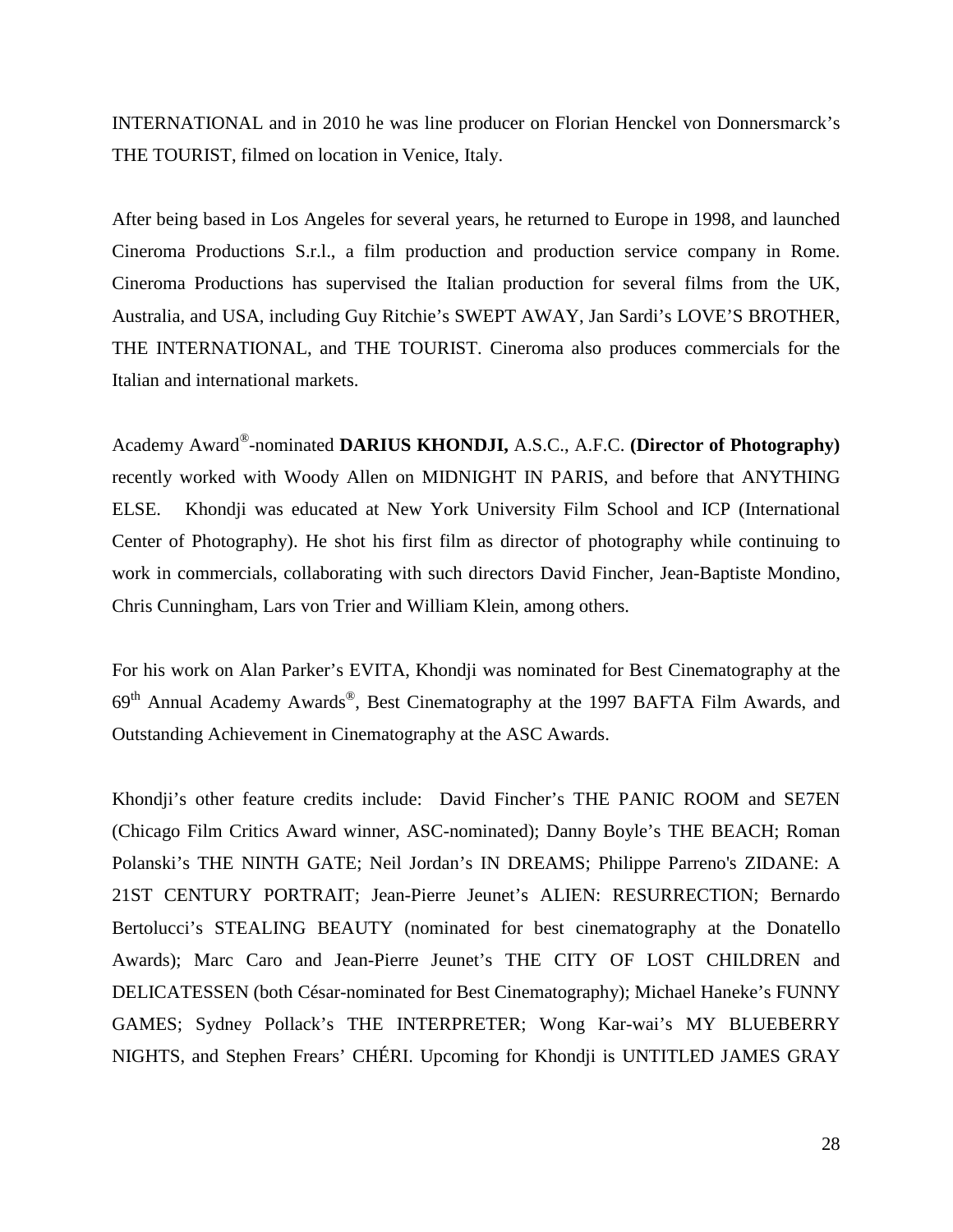PROJECT, with Jeremy Renner and Marion Cotillard, and Michael Haneke's AMOUR, with Isabelle Huppert.

A graduate of the École Spéciale of Architecture in Paris, **ANNE SEIBEL** ADC **(Production Designer**) was nominated for an Academy Award<sup>®</sup> for Best Art Direction in for Woody Allen's MIDNIGHT IN PARIS. Seibel has an extensive background as an art director for films shot in France, notably James Lapine's IMPROMPTU and Sofia Coppola's MARIE ANTOINETTE, as well as for international films during their European shooting. Her art director credits include Steven Spielberg's MUNICH (Paris and Munich), David Frankel's THE DEVIL WEARS PRADA, Brett Ratner's RUSH HOUR 3, M. Night Shyamalan's THE HAPPENING, Stephen Sommers' G.I. JOE: THE RISE OF COBRA (Prague), and Clint Eastwood's HEREAFTER. Seibel also served as art director for French episodes of *Sex and the City* and *The Sopranos*. Seibel made her debut as a Production Designer in 2003 on Eric Styles' TEMPO, followed by Dev Benegal's ROAD, MOVIE, filmed in India. Her credits as Art Director include Michel Lang's CLUB DE RENCONTRES, Michel Drach's IL EST GÉNIAL PAPY!, Serge

Seibel's art department credits include Jon Glen's A VIEW TO A KILL and THE LIVING DAYLIGHTS, Fred Schepisi's PLENTY, Conny Templeman's NANOU, Richard Heffron's LA RÉVOLUTION FRANÇAISE, John MacKenzie's VOYAGE, Renny Harlin's CUTTHROAT ISLAND, Randall Wallace's THE MAN IN THE IRON MASK, Tony Scott's SPY GAME, Dominic Sena's SWORDFISH, and Frank Coracci's AROUND THE WORLD IN 80 DAYS. Also a photographer, Seibel has had numerous exhibitions of her work.

Gainsbourg's STAN THE FLASHER, and Serge Leroy's TAXI DE NUIT.

**ALISA LEPSELTER (Editor)** marks her thirteenth collaboration with Woody Allen with TO ROME WITH LOVE. She first teamed with him on the critically acclaimed feature SWEET AND LOWDOWN, and has since edited SMALL TIME CROOKS, THE CURSE OF THE JADE SCORPION, HOLLYWOOD ENDING, ANYTHING ELSE, MELINDA AND MELINDA, MATCH POINT, SCOOP, CASSANDRA'S DREAM, VICKY CRISTINA BARCELONA (for which she was nominated for an ACE award), WHATEVER WORKS, YOU WILL MEET A TALL DARK STRANGER and MIDNIGHT IN PARIS. Lepselter began her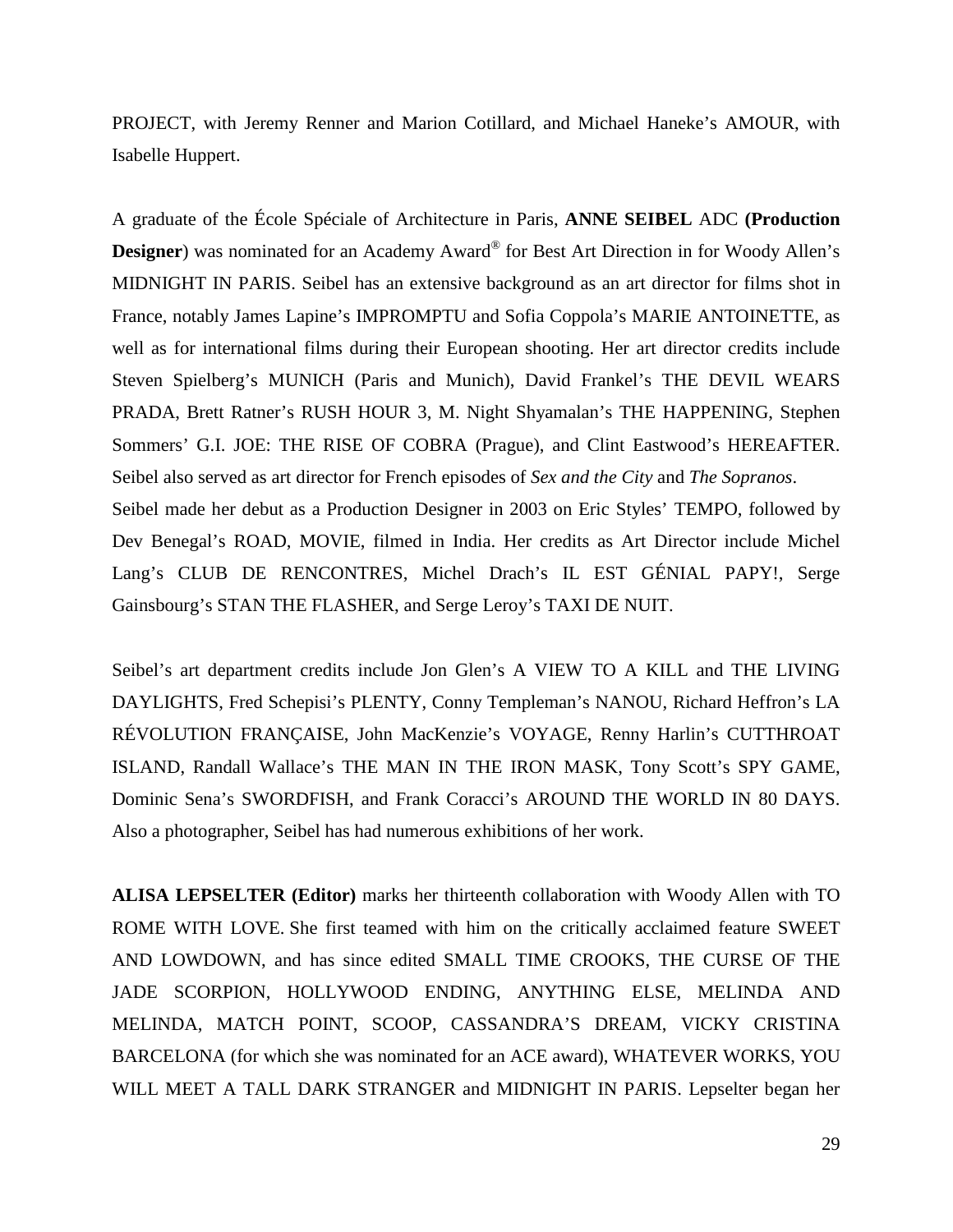editing career as an intern on Jonathan Demme's SOMETHING WILD. She has also worked with other acclaimed filmmakers such as Nicole Holofcener, Nora Ephron, Francis Ford Coppola, and Martin Scorsese.

**JULIET TAYLOR (Casting Director)** has worked with some of the leading directors of our time, including Mike Nichols, Steven Spielberg, Woody Allen, Louis Malle, Martin Scorsese, Alan Parker, James L. Brooks, John Schlesinger, Stephen Frears, Nora Ephron, Neil Jordan and Sydney Pollack. She has cast more than eighty films, with more than thirty of them for Woody Allen. Among her credits are: SCHINDLER'S LIST, TERMS OF ENDEARMENT, SLEEPLESS IN SEATTLE, DANGEROUS LIAISONS, BIG, THE GRIFTERS, MISSISSIPPI BURNING, THE KILLING FIELDS, WORKING GIRL, JULIA, TAXI DRIVER, NETWORK, PRETTY BABY and THE EXORCIST. She won an Emmy Award for casting on the HBO Miniseries *Angels in America*. Her work with Woody Allen dates back to LOVE AND DEATH in 1975 and includes most recently MATCH POINT, CASSANDRA'S DREAM, SCOOP, VICKY CRISTINA BARCELONA, WHATEVER WORKS, YOU WILL MEET A TALL DARK STRANGER and MIDNIGHT IN PARIS.

Taylor graduated from Smith College in 1967, and joined the staff of David Merrick, remaining there until the spring of 1968. At that time, she went to work as a secretary to Marion Dougherty who was opening a motion picture casting office in New York. In 1973, when Marion Dougherty left casting to produce films, Taylor ran Marion Dougherty Associates until 1977, when she became Director of East Coast Casting for Paramount Pictures. She left that position in 1978 to cast motion pictures independently.

Prior to TO ROME WITH LOVE, **PATRICIA DiCERTO (Casting Director)** served as casting director on Woody Allen's MIDNIGHT IN PARIS, YOU WILL MEET A TALL DARK STRANGER, VICKY CRISTINA BARCELONA, CASSANDRA'S DREAM, MATCH POINT, and SCOOP. She's also cast such independent features as JOSHUA, starring Sam Rockwell and Vera Farmiga; FLANNEL PAJAMAS, starring Julianne Nicholson and Justin Kirk; EULOGY, starring Ray Romano and Debra Winger; MARIE AND BRUCE, starring Julianne Moore and